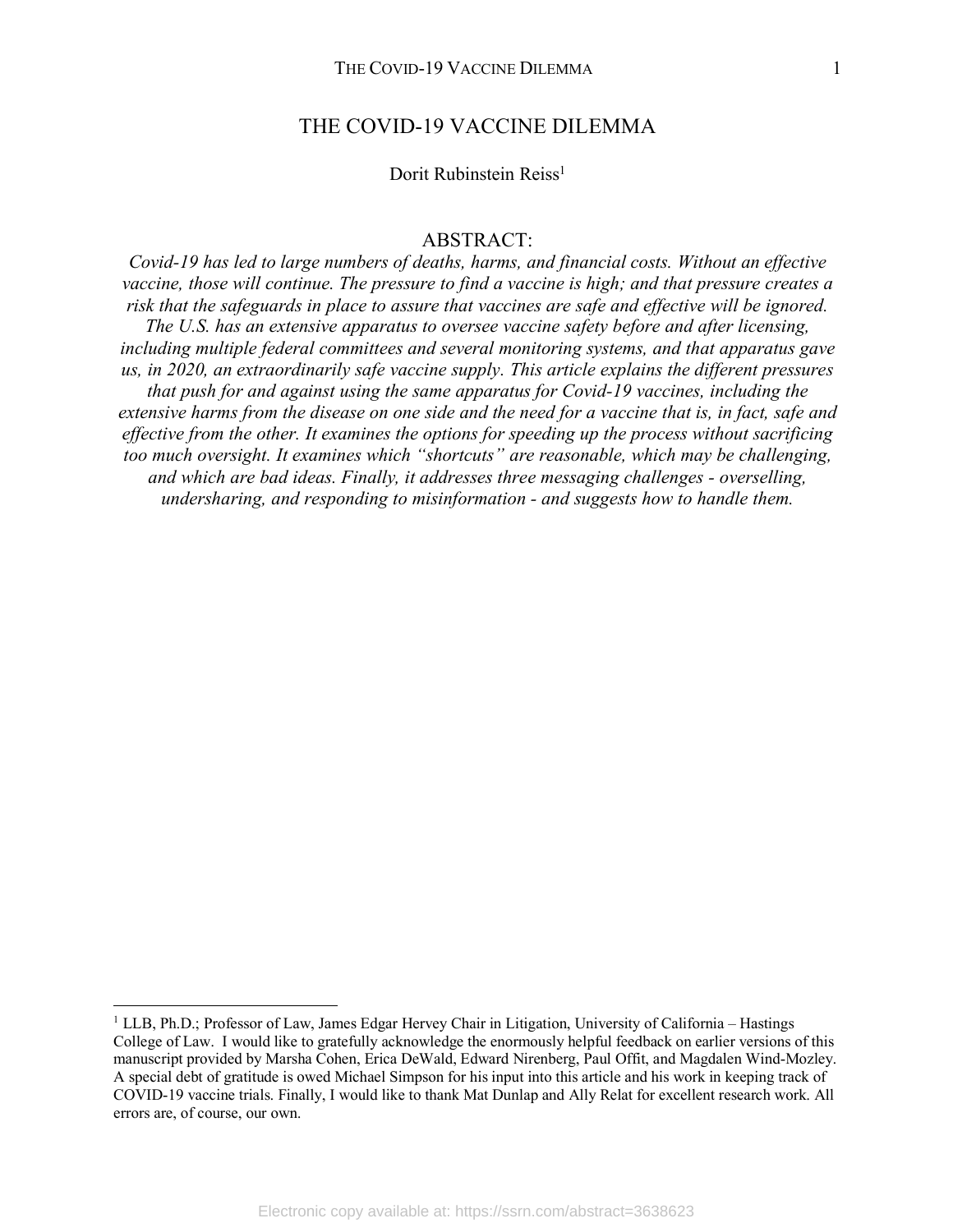#### INTRODUCTION

On June 4, 2020, Science Magazine published an article saying that

When the news broke yesterday that Operation Warp Speed had selected five experimental COVID-19 vaccines to fast-track through testing and, potentially, mass-scale production, it was news even to some top scientists involved with the White House–led program.<sup>2</sup>

The article explained that

Warp Speed will give the chosen companies "access to additional government money, help in running clinical trials and financial and logistical support for a manufacturing base that is being built even before it is clear which if any of the vaccines in development will work."

This article captured the fears of many observers, concerned about politically-motivated cutting of corners in developing Covid-19 vaccines. While there are several good reasons to want a vaccine fast, there are real concerns about rushing a vaccine to market in the wrong way, and this article featured several of them. It suggested that the choices were made without input from experts or oversight bodies, that they were not based on scientifically sound criteria (and by implication, that choices were politicized<sup>3</sup>). It suggested a lack of transparency in the process. These things could and maybe should undermine confidence that we are developing an effective, safe vaccine. By undermining trust, it also set up a situation that could increase hesitance to use the vaccine even by people who are usually pro-vaccine. It was an example of speeding up done wrong. It doesn't have to be this way.

In less than six months COVID-19 has dramatically changed our world, globally and in the United States, killing over a hundred thousand Americans, hospitalizing many more, shutting down the economy, and leading most states to issue stay-at-home orders, at least for a time.<sup>4</sup> Citizens, experts, and policymakers struggle to deal with the disease. The long-term solution for the challenges from the disease poses, experts agree, is a vaccine that will allow people to develop immunity to the virus without having to be infected.<sup>5</sup>

https://jamanetwork.com/journals/jamacardiology/article-abstract/2763844;

 <sup>2</sup> Jon Cohen, *Top U.S. Scientists Left Out of White House Selection of COVID-19 Vaccine Short List*, SCIENCEMAG.ORG (June 4, 2020, 7:45 PM), https://www.sciencemag.org/news/2020/06/top-us-scientists-left-outwhite-house-selection-covid-19-vaccine-shortlist/ (giving the name "Operation Warp Speed" to a government project aimed to speeding up vaccine development).

<sup>3</sup> *See* Ezekiel J. Emanuel & Paul A. Offit, *Could Trump Turn a Vaccine Into a Campaign Stunt?*, THE NEW YORK TIMES (June 8, 2020), https://www.nytimes.com/2020/06/08/opinion/trump-coronavirus-vaccine.html (concerning politicizing the process).

<sup>4</sup> *Maps & Trends: Mortality Analyses*, JOHNS HOPKINS UNIVERSITY & MEDICINE (last visited June 17, 2020), https://coronavirus.jhu.edu/data/mortality; Robert O. Bonow, et al., *Association of Coronavirus Disease 2019 (COVID-19) With Myocardial Injury and Mortality*, JAMA NETWORK (March 27, 2020),

Martin Sparre Andersen, Ph.D. MPH, *Early evidence on social distancing in response to Covid-19 in the United States*, SSRN (April 6, 2020), https://ssrn.com/abstract=3569368.

<sup>5</sup> Stewart Lyman, *If Pharma Helps Quench the Covid-19 Pandemic, What Will it Want in Return?*, STAT NEWS (April 21, 2020), https://www.statnews.com/2020/04/21/vaccine-quenches-covid-19-what-will-pharma-want-in-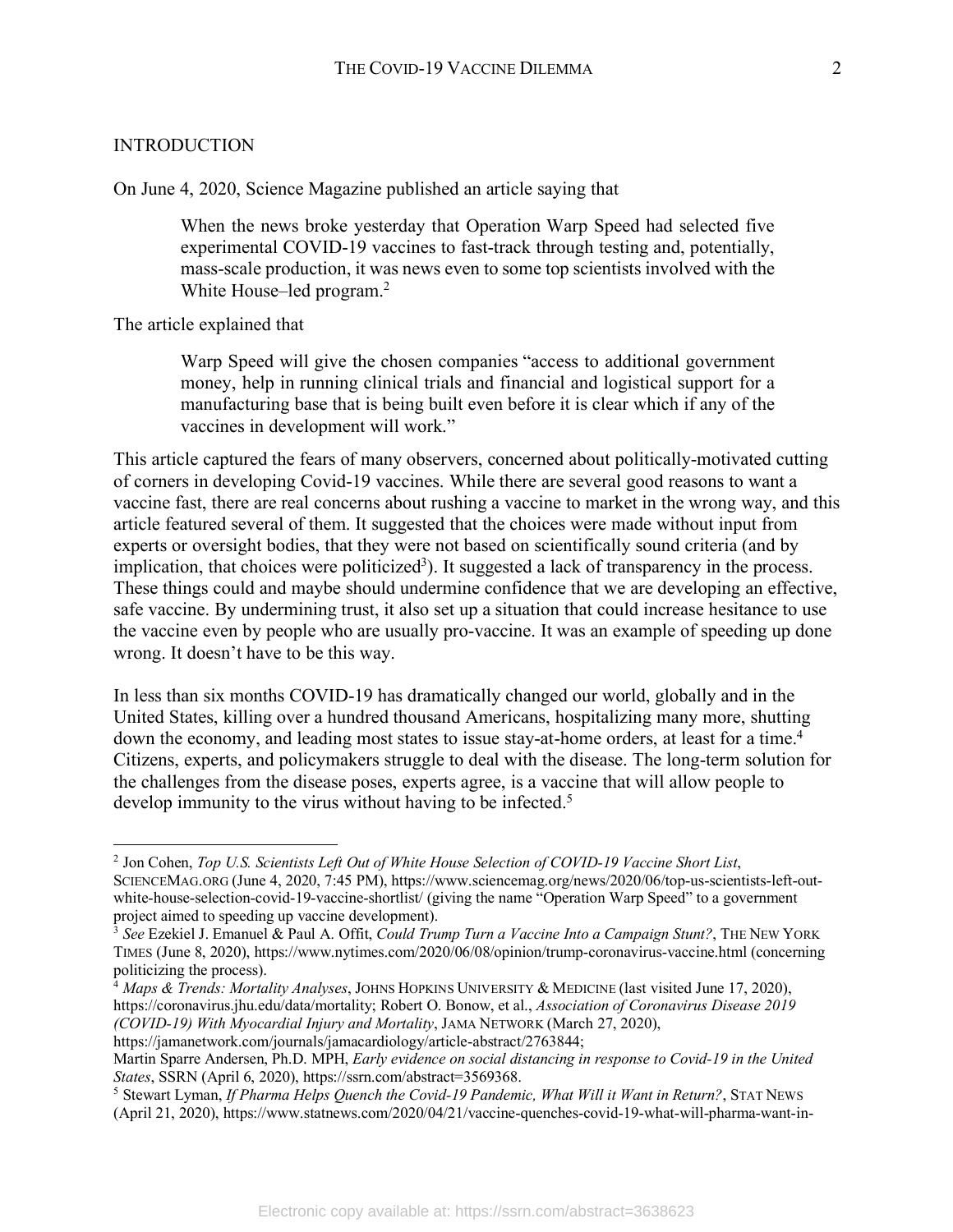Generally, the vaccine development process takes many years. But waiting the usual years or decades will lead to many deaths and extensive harms.<sup>6</sup> The pressure to get a vaccine to market fast is immense because the costs of allowing COVID-19 to go unchecked are very high – but speeding up the process comes with real risks. The United States has a very robust system for testing vaccines and monitoring their safety. That system has resulted in an extraordinarily safe vaccine supply.7 Some things can and likely should be done to speed it up; there are things that may be done that are more controversial – and there are things that likely should not be done. This article examines what can or should be done to speed up COVID-19 vaccine development, but also what shouldn't be.

Pressures may lead to errors and failures in three spheres: oversight failures, ethical failures, and messaging failures. The pressure could lead to unjustified corner-cutting in the testing process for the vaccine and pressures on oversight bodies to ignore problems even after the vaccine is licensed. Yet, in the pandemic context non-action also carries real costs, and in such times, there is no cost-free or risk-free choice. Both sides of this dilemma need to be considered when making choices.

Other concerns are about messaging failures, such as over-optimistic messaging promising more than reality supports, as well as messaging that creates concerns in the public that the vaccine produced will be unsafe – even when that's not the reality.

This article proceeds in four parts. Part I explains the regulatory framework governing vaccines licensing and monitoring in routine times. Part II explains the dilemma COVID-19 poses for vaccine development. Part III sets out possible scenarios, addressing regulatory concerns and ethical concerns. Part IV addresses potential messaging pitfalls and their harms. I then conclude.

# PART I: REGULATORY FRAMEWORK

<u>.</u>

Vaccines are classified as biologics under the Public Health Service Act of 1944.<sup>8</sup> In practice, this means that vaccines are subject to both the requirements of the Public Health Service Act and to requirements the FDA applies to licensing drugs under the Food, Drug and Cosmetics

return/; Lois Privor-Dumm, et al., *The Success of a Covid-19 Vaccine Will Hinge on its Delivery*, STAT NEWS (April 25, 2020), https://www.statnews.com/2020/04/25/success-covid-19-vaccine-hinge-on-delivery/.

<sup>&</sup>lt;sup>6</sup> The usual process takes over a decade. Cecile Artaud, Leila Kara, and Odiel Launay *Vaccine Development: From Preclinical Studies to Phase 1/2 Clinical Trials.* 2013 Malaria Control and Elimination 165, 165-166 (2019).

https://link.springer.com/protocol/10.1007/978-1-4939-9550-9\_12

<sup>7</sup> *Ensuring Vaccine Safety*, CENTERS FOR DISEASE CONTROL AND PREVENTION (Sept. 29, 2015),

https://www.cdc.gov/vaccinesafety/ensuringsafety/index.html. ("The United States has the safest, most effective vaccine supply in its history. The vaccine safety system ensures that vaccines are as safe as possible.")

<sup>8</sup> 42 U.S.C. §262(i) (2018). Biologics are defined as as a "virus, therapeutic serum, toxin, antitoxin, vaccine, blood, blood component or derivative, allergenic product or analogous product or arsphenamine or derivative of arsphenamine" applicable to the prevention, treatment, or cure of a disease or condition of human beings. Kathleen R. Kelleher, *FDA Approval of Generic Biologics: Finding a Regulatory Pathway*, 14 MICH. TELECOMM. TECH. L. REV. 245, 246 (2007).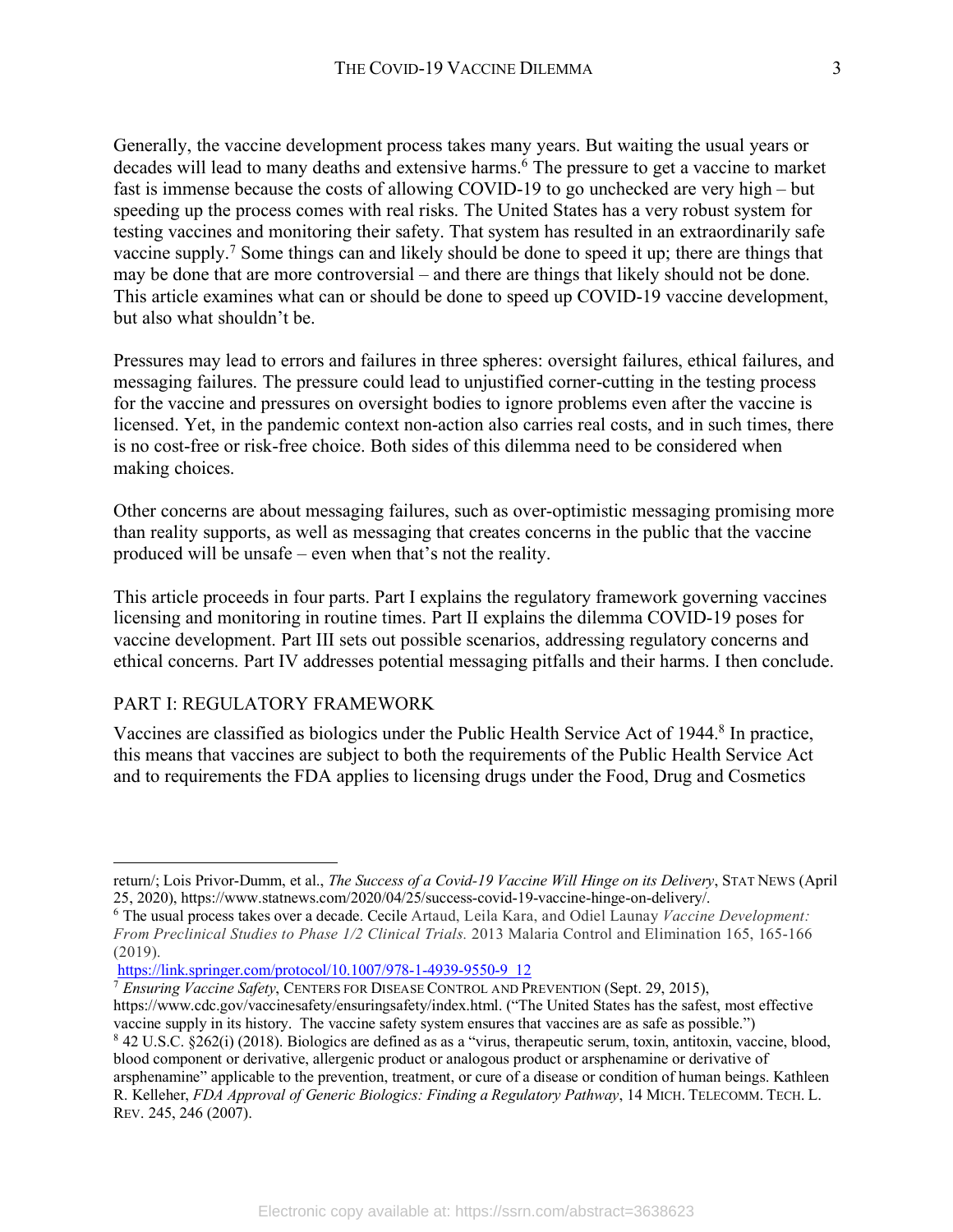Act.<sup>9</sup> Marketing a biologic requires the sponsor, usually a pharmaceutical company, to submit a Biologics License Application,<sup>10</sup> which requires showing that the biologic is "safe, pure, potent and effective."11 The FDA interprets the Public Health Safety Act to require that biologics – like other drugs – undergo "controlled clinical investigations" in humans.<sup>12</sup> To get to that stage – human clinical trials – the sponsor must submit an Investigational New Drug (IND) application to the FDA.13 This requires that "preclinical studies should be sufficient to rule out overt toxicity and identify potential toxic effects that might occur during the clinical trial." <sup>14</sup> Once the IND has been submitted, the FDA has 30 days to object, or the clinical trial may proceed.

The IND application usually requires evidence of safety and immunogenicity (ability to elicit an immune response – that the vaccine candidate works) in animals, as well as other data.<sup>15</sup> The vaccine then undergoes three stages of clinical trials, described by the FDA thus:16

Pre-marketing (pre-licensure) vaccine clinical trials are typically done in three phases, as is the case for any drug or biologic. Initial human studies, referred to as Phase 1, are safety and immunogenicity studies performed in a small number of closely monitored subjects. Phase 2 studies are dose-ranging studies and may enroll hundreds of subjects. Finally, Phase 3 trials typically enroll thousands of individuals and provide the critical documentation of effectiveness and important additional safety data required for licensing.

The completed trials are then submitted to the FDA's Center for Biologics Evaluation and Research (CBER), where a "multidisciplinary FDA reviewer team (medical officers, microbiologists, chemists, biostatisticians, etc.)" reviews the evidence.17 If the team gives the go ahead, the material is submitted to the FDA's Vaccines and Related Biological Products Advisory Committee (VRBPAC), which advises the FDA about the vaccine's safety and effectiveness.18

<sup>12</sup> *Id.*; *see also The Journey of Your Child's Vaccine*, CENTERS FOR DISEASE CONTROL AND PREVENTION (June 30, 2018), https://www.cdc.gov/vaccines/parents/infographics/journey-of-child-vaccine-h.pdf

 <sup>9</sup> Edward L. Korwek, *Human Biological Drug Regulation: Past, Present, and Beyond the Year 2000,* <sup>50</sup> FOOD & DRUG L. J. 123, 129 (1995); Kathleen R. Kelleher, *FDA Approval of Generic Biologics: Finding a Regulatory Pathway*, 14 MICH. TELECOMM. TECH. L. REV. 245, 248 (2007).<br><sup>10</sup> 42 U.S.C. §262(a)(1)(A) (2018).<br><sup>11</sup>Tam Q. Dinh, *Potential Pathways for Abbreviated Approval of Generic Biologics under Existing Law and* 

*Proposed Reforms to the Law*, 62 FOOD & DRUG L.J. 77, 84 (2007).

<sup>13</sup> 21 C.F.R. § 312.2(a) (2003).

<sup>14</sup> Valerie Marshall, Norman W. Baylor, *Food and Drug Administration Regulation and Evaluation of Vaccines*, 127 PEDIATRICS S23, S26 (2011).

<sup>15</sup> *Vaccine Product Approval Process.* U.S. FOOD & DRUG ADMINISTRATION (Jan. 30, 2018),

*https*://www.fda.gov/vaccines-blood-biologics/development-approval-process-cber/vaccine-product-approvalprocess.

<sup>16</sup> *Id*.

<sup>17</sup> *Id*.; s*ee also* Valerie Marshall, Norman W. Baylor, *Food and Drug Administration Regulation and Evaluation of Vaccines*, 127 PEDIATRICS S23, S27 (May 2011).

<sup>18</sup> *Id.*; *see also* Valerie Marshall, Norman W. Baylor, *Food and Drug Administration Regulation and Evaluation of Vaccines*, 127 PEDIATRICS S23, S27 (May 2011).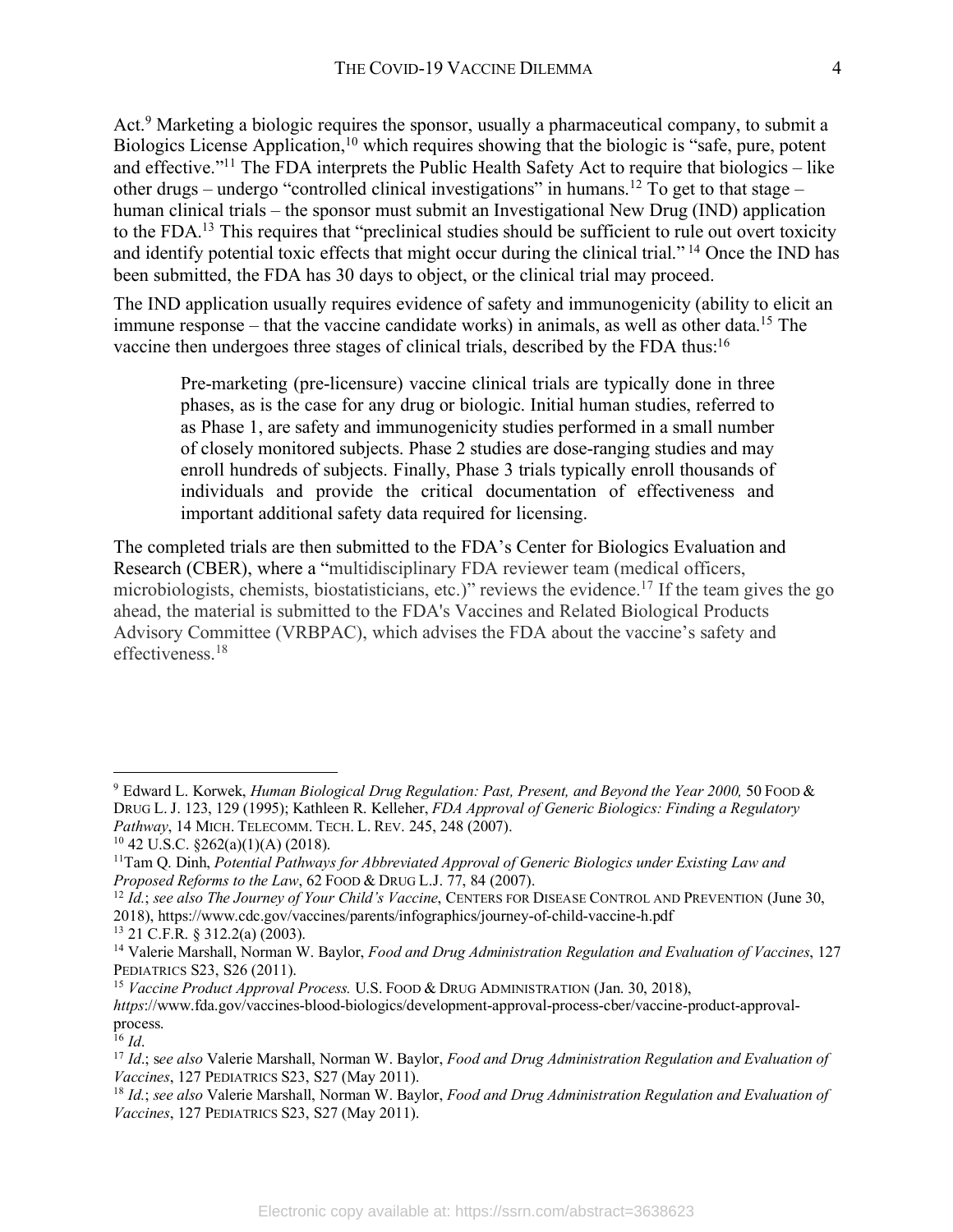Since one of the things that separates licensing of biologics from licensing of drugs is that for biologics the manufacturing plant is also licensed, during the review period the manufacturing plant and process of producing the vaccine is also subject to inspection and review.19

Normally, this takes time.<sup>20</sup>

| Table 1: Vaccine Development Timeline, an Estimate: <sup>21</sup> |
|-------------------------------------------------------------------|
|-------------------------------------------------------------------|

|                                                   | <b>Stage</b>       | <b>Description</b>                                                                                                                                                                                                                                                                                                                                                                                                                                                                                                                                                                                                                                                                                                                                |
|---------------------------------------------------|--------------------|---------------------------------------------------------------------------------------------------------------------------------------------------------------------------------------------------------------------------------------------------------------------------------------------------------------------------------------------------------------------------------------------------------------------------------------------------------------------------------------------------------------------------------------------------------------------------------------------------------------------------------------------------------------------------------------------------------------------------------------------------|
| <b>Time Period</b>                                |                    |                                                                                                                                                                                                                                                                                                                                                                                                                                                                                                                                                                                                                                                                                                                                                   |
| Month 0-24 (This<br>can also take many<br>years). | <b>Preclinical</b> | Scientists attempt to identify a part of the<br>virus which stimulates the immune memory<br>so that the immune system can quickly<br>destroy the pathogen before it can do harm.<br>They also need to isolate and culture a<br>substantial quantity of viruses that will be<br>used in preclinical studies.<br>These steps help scientists understand a<br>virus's or bacterium's characteristics and<br>pathophysiology in humans. Since it's<br>unethical to do these studies in humans,<br>researchers need to develop an animal model<br>that mimics the response to the pathogen in a<br>human. Also, researchers need to determine if<br>the vaccine candidate is safe and triggers an<br>adaptive immune response in that animal<br>model. |

 <sup>19</sup> Valerie Marshall, Norman W. Baylor, *Food and Drug Administration Regulation and Evaluation of Vaccines*, 127 PEDIATRICS S23, S27 (May 2011).

<sup>20</sup> Ana Santos Rutschman, *The Vaccine Race in the 21st Century,* 61 ARIZ. L. REV. 729, 731 (2019) (The time this takes is an issue not only during pandemic time, but generally, meaning, as it does, that vaccines are not ready when the threat of a new pathogen is highest).

<sup>21</sup> *Coronavirus Vaccine Development – It's Going to Take a Long Time*, SKEPTICAL RAPTOR (April 19, 2020), https://www.skepticalraptor.com/skepticalraptorblog.php/coronavirus-vaccine-development-its-going-to-take-along-time/ (Note that this description assumes the virus or bacterial causing the disease has been identified – which is not obvious – and that the timeline is likely optimistic. For example, the rotavirus vaccine took 26 years to develop.); *Sabin Institute Honors Paul Offit, MD, Vaccine Champion*, CHILDREN'S HOSPITAL OF PHILADELPHIA (May 2, 2018), https://www.research.chop.edu/cornerstone-blog/sabin-institute-honors-paul-offit-md-vaccinechampion; Greg Johnson, *Q&A with Paul Offit*, PENNTODAY (May 14, 2015), https://penntoday.upenn.edu/2015-05- 14/interviews/qa-paul-offit.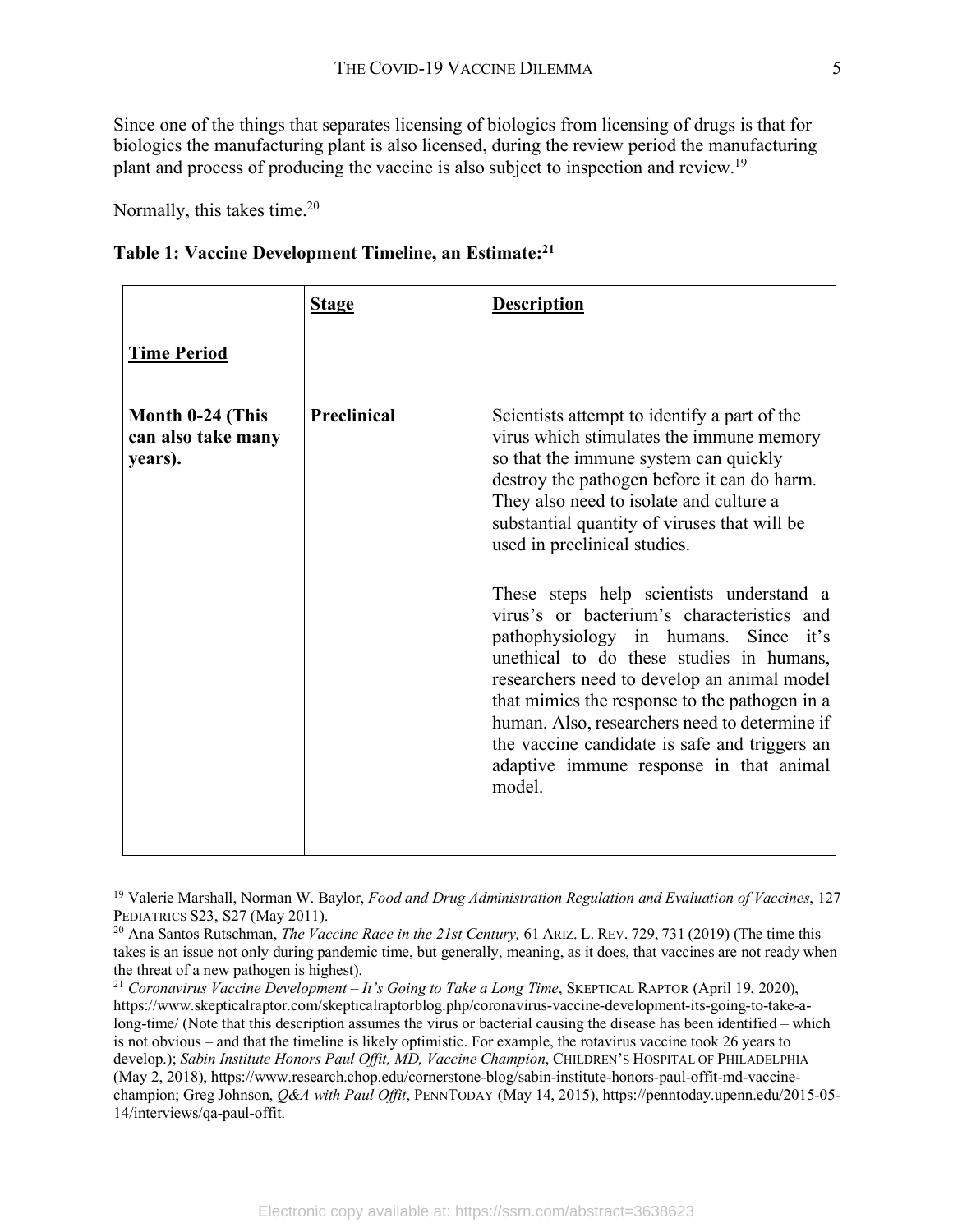| <b>Month 24</b> | <b>IND</b> application |                        | The sponsoring organization (usually a        |            |
|-----------------|------------------------|------------------------|-----------------------------------------------|------------|
|                 |                        | pharmaceutical         | company)                                      | makes      |
|                 |                        | an Investigational New |                                               | Drug (IND) |
|                 |                        |                        | application to the FDA's Center for Biologics |            |
|                 |                        |                        | Evaluation and Research CBER) to begin        |            |
|                 |                        |                        | clinical trials. CBER reviews the IND and the |            |
|                 |                        |                        | sponsor can proceed with the clinical trial   |            |
|                 |                        |                        | within 30 days if the FDA does not find cause |            |
|                 |                        |                        | to stop it from moving forward.               |            |
|                 |                        |                        |                                               |            |
|                 |                        |                        |                                               |            |
|                 |                        |                        |                                               |            |
|                 |                        |                        |                                               |            |
|                 |                        |                        |                                               |            |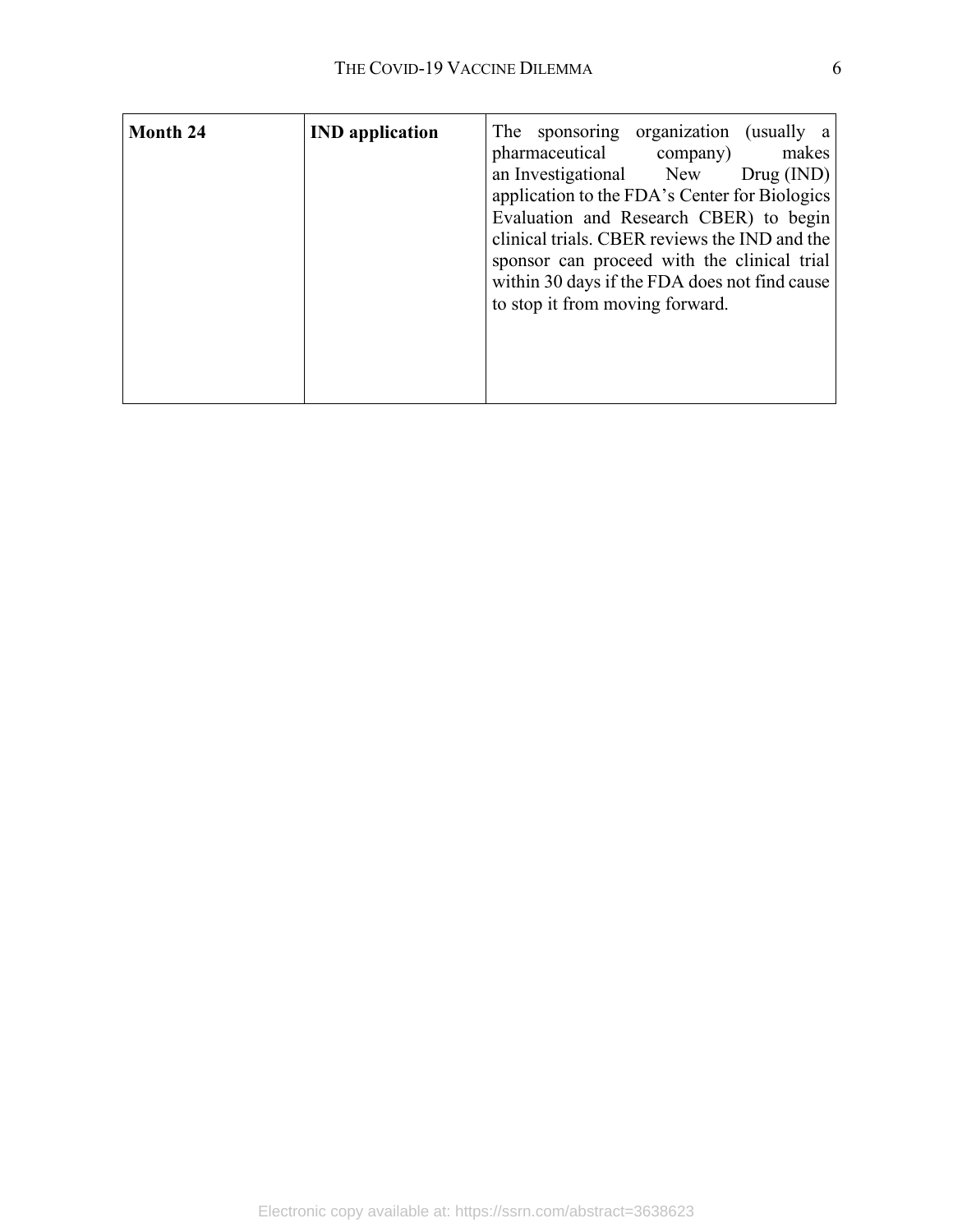| <b>Month 24-60 (or</b><br>more) | <b>Clinical trials</b> | The<br>sponsoring organization<br>must<br>get Institutional<br>Review<br>Board (IRB)<br>approval to proceed with human clinical<br>trials.                                                                                                                                                                                                                                                                                                                                                                                                                                                               |
|---------------------------------|------------------------|----------------------------------------------------------------------------------------------------------------------------------------------------------------------------------------------------------------------------------------------------------------------------------------------------------------------------------------------------------------------------------------------------------------------------------------------------------------------------------------------------------------------------------------------------------------------------------------------------------|
|                                 |                        | Clinical studies have three phases, although<br>the process could be shortened if the data are<br>very clear and there is a public need.                                                                                                                                                                                                                                                                                                                                                                                                                                                                 |
|                                 |                        | Phase 1 clinical trials usually include a few<br>healthy patients<br>(with<br>of<br>tens<br>no<br>comorbidities and generally lack any chronic<br>health conditions). This study is not usually<br>randomized or blinded, as there is only one<br>group, those that receive the vaccine. Phase 1<br>clinical trials are intended to alert you to<br>safety problems or signals – and help<br>determine vaccine dose. Many studies<br>terminate after Phase I because of safety<br>concerns. But at this point, you do not have<br>good information<br>about<br>safety<br><sub>or</sub><br>effectiveness. |
|                                 |                        | Phase 2 clinical trials usually include around<br>200-300 patients. This study is a randomized,<br>double-blind<br>trial. It provides<br>initial<br>indications of effectiveness and safety, which<br>help researchers determine if there is<br>justification to move forward to the next<br>phase.                                                                                                                                                                                                                                                                                                      |
|                                 |                        | Phase 3 clinical trials, sometimes called<br>pivotal studies, include around 2-3 thousand<br>patients though for vaccines there could be<br>tens of thousands of subjects. These studies<br>are usually randomized, double-blinded, and<br>placebo-controlled (or using a standard of<br>care control).                                                                                                                                                                                                                                                                                                  |
|                                 |                        | Phase 2 and 3 clinical trial results, when<br>showing success, are often published in peer-<br>reviewed journals.                                                                                                                                                                                                                                                                                                                                                                                                                                                                                        |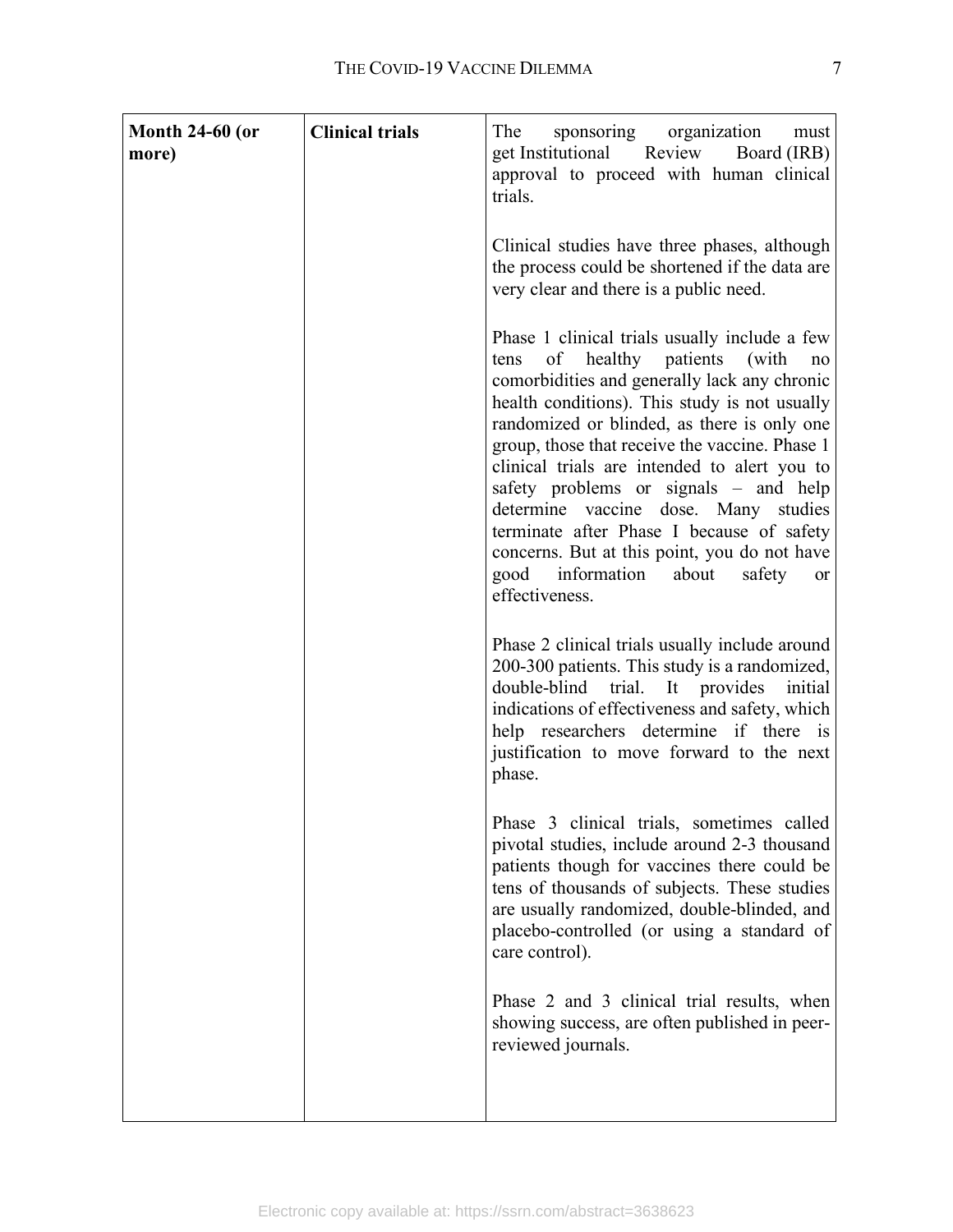| <b>Month 60-78</b> | <b>Regulatory review</b><br>and approval | After all of the preclinical and clinical testing<br>is completed, the sponsoring organization<br>submit<br>a Biologics<br>License<br>must<br>Application (BLA) to CBER.                                                                              |
|--------------------|------------------------------------------|-------------------------------------------------------------------------------------------------------------------------------------------------------------------------------------------------------------------------------------------------------|
|                    |                                          | At the same time, a manufacturing plan has to<br>be developed. Vaccine manufacturing is<br>complex and time-consuming. There might<br>be enough excess capacity to make 200<br>million coronavirus vaccines across the<br>world, but that's not much. |
|                    |                                          | New manufacturing facilities will need to be<br>built to provide more capacity. Of course,<br>these facilities also need to be reviewed and<br>approved by regulatory authorities.                                                                    |
|                    |                                          |                                                                                                                                                                                                                                                       |
|                    |                                          |                                                                                                                                                                                                                                                       |

Vaccine development takes time for a number of reasons. The time may be needed to set up the clinical trials. Volunteers that fit the trial's requirements need to be recruited. Patients should represent broad income, ethnic, and other groups. Then, the sponsor has to find investigators, has to get IRB approval, has to get the vaccines and placebos to the sites, and more.

The data has to be analyzed in various ways to see if the vaccine is safe and effective. Normally it would be unethical to intentionally expose the patients (both vaccinated and placebo groups) to the virus, so investigators need to wait for natural exposure. Without exposure, researchers cannot directly examine whether the vaccine works, and need to use imperfect surrogates (like antibody levels). As will be discussed below, one of the approaches considered to expedite COVID-19 vaccines is to intentionally expose volunteers to the virus. Further, to see whether immunity is more than transient, the trial will have to proceed for at least some months.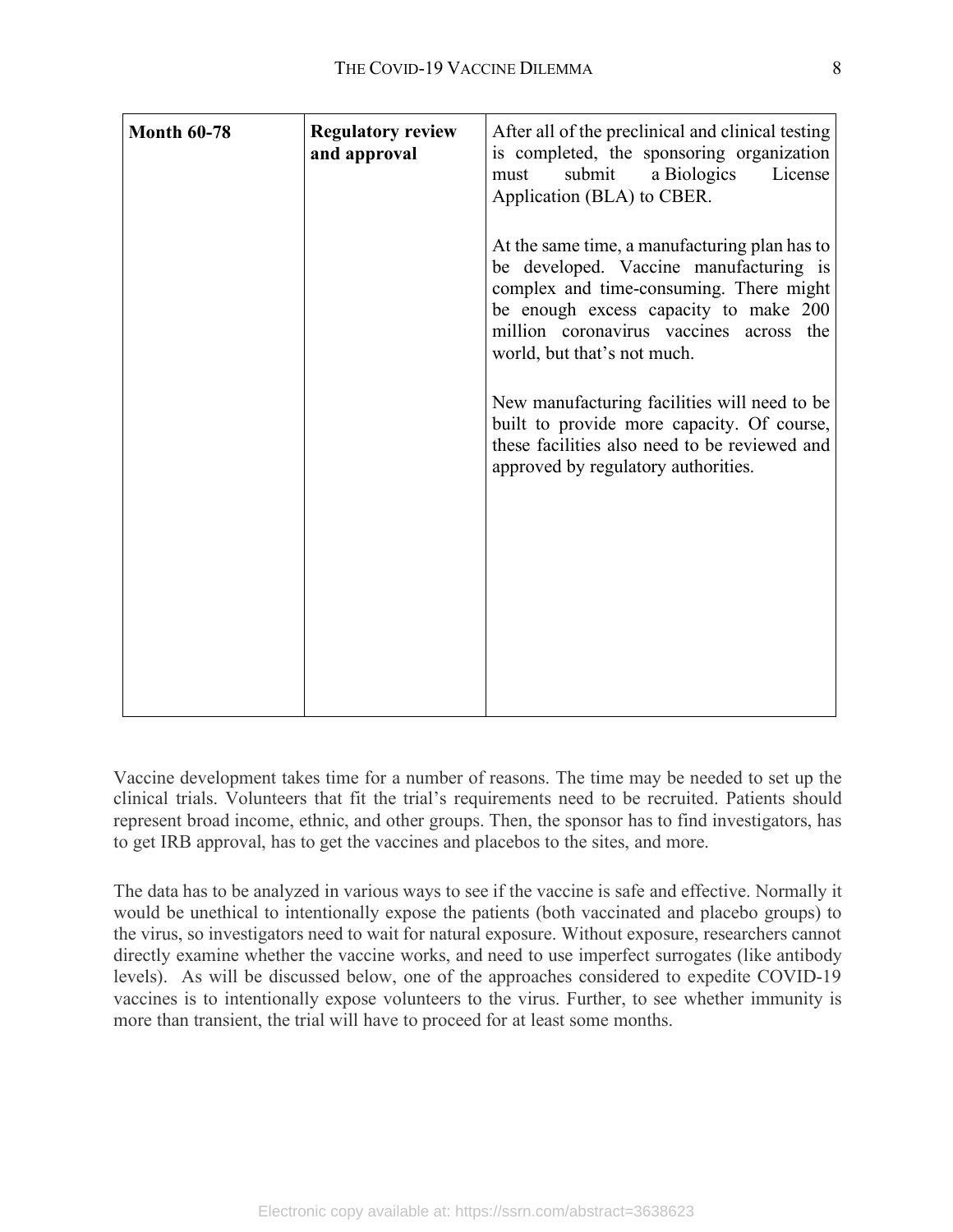To give some examples, Gardasil – a vaccine against the Human Papilloma Virus – involved phase III trials that followed participants for about three years. <sup>22</sup> For rotavirus, infants were followed for a year.<sup>23</sup>

Other problems can slow down the process. Sometimes vaccines need to be reworked. When things do not work, scientists need to go back to the beginning and find a solution, if possible.

It's also important to remember that there is no guarantee any vaccine candidate will pass clinical trials. Clinical trials fail the vast majority of the time.<sup>24</sup> In the case of coronavirus vaccines, there are over one hundred vaccines in development, though only about a dozen have started clinical trials in humans.25 We can hope that at least one of those candidates pans out, at least to some degree. But we cannot assume it.

Licensing is not the end of the process or of scrutiny. First, production is subject to continuing scrutiny - the FDA is expected to exercise some oversight over lots, or batches, of vaccines.<sup>26</sup> Historical experience supports this requirement: one of the worst vaccine disasters in the United States was the result of a mishandled manufacturing process. In the Cutter incident, over 200 children were paralyzed and 10 killed because a polio vaccine that should have contained an inactivated virus instead included a live, virulent virus. <sup>27</sup> Close oversight of the manufacturing process can help prevent similar tragedies. Another concern is the potential contamination of vaccines, and there have been several instances of contamination in the past.28 Each lot of the licensed vaccine is subject to testing.<sup>29</sup> Licensed facilities need to be inspected at least every two years.30

<sup>25</sup> Ewen Callaway, *The Race for Coronavirus Vaccines: A Graphical Guide*, NATURE (April 28, 2020),

 <sup>22</sup> Suzanne M. Garland, et al., *Quadrivalent Vaccine Against Human Papillomavirus to Prevent Anogenital Diseases*, 356 NEW ENG. J. MEDICINE 1928 (2007); Future II Study Group, *Quadrivalent Vaccine Against Human Papillomavirus to Prevent Anogenital Diseases*, 356 NEW ENG. J. MEDICINE 1915 (2007).

<sup>23</sup>Timo Vesikari, et al., *Safety and Efficacy of a Pentavalent Human–Bovine (WC3) Reassortant Rotavirus Vaccine*, 354 NEW ENG. J. MEDICINE 23 (2006).

<sup>24</sup> J.A. DiMasi, et al., *Trends in Risks Associated With New Drug Development: Success Rates for Investigational Drugs*, CLINICAL PHARMACOLOGY & THERAPEUTICS (2010), https://pubmed.ncbi.nlm.nih.gov/20130567/ (success rate in clinical trials in the United States was 16% between 1999-2004).

https://www.nature.com/articles/d41586-020-01221-y (see appendix A for the vaccines currently in clinical trials). <sup>26</sup> *Vaccine Product Approval Process.* U.S. Food & Drug Administration (Jan. 30, 2018),

https://www.fda.gov/vaccines-blood-biologics/development-approval-process-cber/vaccine-product-approvalprocess; Tam Q. Dinh, *Potential Pathways for Abbreviated Approval of Generic Biologics under Existing Law and Proposed Reforms to the Law*, 62 FOOD & DRUG L. J. 77, 84 (2007).

<sup>27</sup> Paul A. Offit, *The Cutter Incident, 50 Years Later*, 352 NEW ENG. J. MEDICINE 1411 (2005); Brit Trogen, et al., *Adverse Consequences of Rushing a SARS-CoV-2 Vaccine*, JAMA NETWORK (May 26, 2020),

https://jamanetwork.com/journals/jama/fullarticle/2766651.<br><sup>28</sup> John Petricciani, et al., *Adventitious Agents in Viral Vaccines: Lessons Learned from 4 Case Studies*, 42 BIOLOGICALS 223 (2014).

<sup>29</sup> Valerie Marshall, Norman W. Baylor, *Food and Drug Administration Regulation and Evaluation of Vaccines*, 127 PEDIATRICS S23, S28-29 (2011); Theresa M. Finn, *U.S. FDA Requirements for Human Vaccine Product Safety and Potency Testing*, 5 PROCEDIA IN VACCINOLOGY 137, 139 (2011).

<sup>30</sup> Valerie Marshall, Norman W. Baylor, *Food and Drug Administration Regulation and Evaluation of Vaccines*, 127 PEDIATRICS S23, S29 (2011).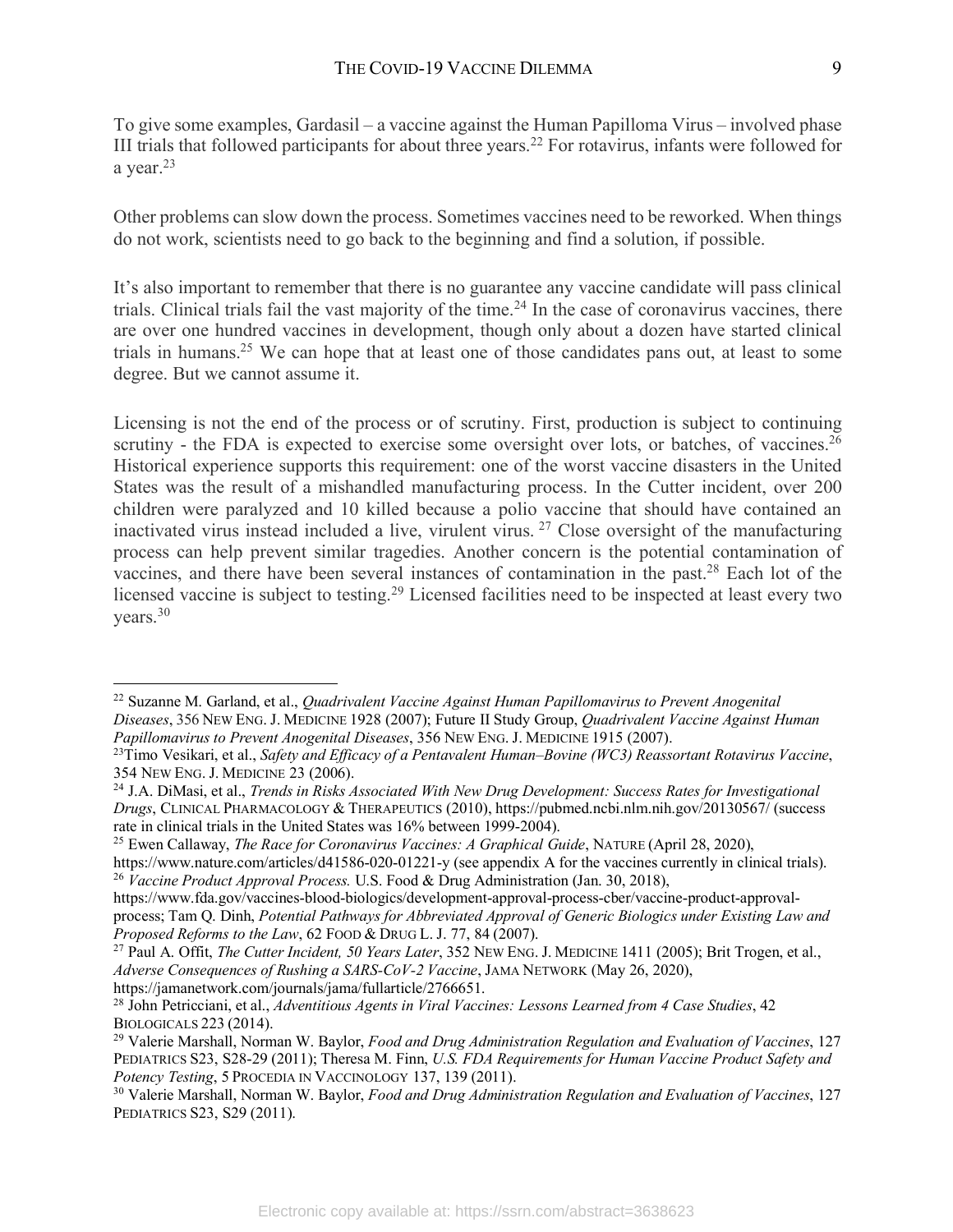In addition, multiple oversight mechanisms exist to oversee vaccine safety after licensing (like VRBPAC does before licensing). This is not only to discover issues that may have been missed during trials but to discover issues trials are too small to discover. Clinical trials include up to tens of thousands of people, but they would not identify a problem that is as rare as, say, one per a hundred thousand. But continuing monitoring can find these rare problems. In the United States, the Department of Health and Human Services uses a combination of methods to monitor vaccine safety. These include oversight by federal expert committees as well as sophisticated databases to discover problems and analyses by researchers of those databases.

First, the Advisory Committee on Immunization Practices (ACIP), made up of 15 experts in "infectious diseases, pediatrics, internal medicine, family medicine, virology, immunology, public health, preventive medicine, vaccine research and policy, economics and cost-effectiveness" as well as a consumer representative, monitors vaccines, usually starting about two years before licensure.<sup>31</sup> ACIP makes recommendations about the vaccine schedule for children and adults and reviews vaccine safety data both during its meetings, which take place three times a year, and continuously through its workgroups.32 For COVID-19 vaccines, a workgroup was created in April 2020.33

Also meeting three times a year is the National Vaccine Advisory Committee, whose duties include to "Study and recommend ways to encourage the availability of an adequate supply of safe and effective vaccination products in the United States," and to "Recommend research priorities and other measures the Director of the [National Vaccine Program, an office in the Department of Health and Human Services] should take to enhance the safety and efficacy of vaccines."34 This committee includes fifteen public members, "selected from individuals who are engaged in vaccine research or the manufacture of vaccines, or who are physicians, members of parent organizations concerned with immunizations, representatives of State or local health agencies or public health organizations," and two representatives of the vaccine industry.35

Finally, among the responsibilities of the Advisory Committee on Childhood Vaccines are the duties to "advise the Secretary… regarding the need for childhood vaccination products that result in fewer or no significant adverse reactions." The Committee also has responsibilities in collecting data on vaccines' adverse reactions and suggesting research related to it.<sup>36</sup> This committee's members are "three … health professionals" with "expertise in the health care of children, the

 <sup>31</sup> *See* Jean Clare Smith, *The Structure, Role, and Procedures of the U.S. Advisory Committee on Immunization Practices (ACIP)*, 285 VACCINE A68 (2010).

<sup>32</sup> *See* Jean Clare Smith, *The Structure, Role, and Procedures of the U.S. Advisory Committee on Immunization Practices (ACIP)*, 285 VACCINE A68, A73-74 (2010); *see generally Advisory Committee on Immunization Practices (ACIP)*, CENTERS FOR DISEASE CONTROL AND PREVENTION (last updated Oct. 23, 2018), https://www.cdc.gov/vaccines/acip/committee/index.html?CDC\_AA\_refVal=https%3A%2F%2Fwww.cdc.gov%2F

vaccines%2Facip%2Fabout.html.

<sup>&</sup>lt;sup>33</sup> This information draws on presentations at the June 24, 2020 virtual meeting of the Advisory Committee of Immunization Practices, which Dorit Reiss followed. The slides showing this will be posted online a few weeks after the meeting. A screenshot of the relevant slide is with the authors.

<sup>34</sup> *National Vaccine Advisory Committee Charter*, DEPARTMENT OF HEALTH & HUMAN SERVICES (last visited June 18, 2020), https://www.hhs.gov/vaccines/nvac/charter/index.html. <sup>35</sup> *Id.*

<sup>36</sup> *Advisory Commission on Childhood Vaccines Charter*, DEPARTMENT OF HEALTH & HUMAN SERVICES, https://www.hrsa.gov/sites/default/files/hrsa/advisory-committees/vaccines/accvcharter.pdf; *see also* Efthimios Parasidis, *Recalibrating Vaccination Laws*, 97 B.U.L. REV. 2153, 2227 (2017) (suggesting the Committee should be used more).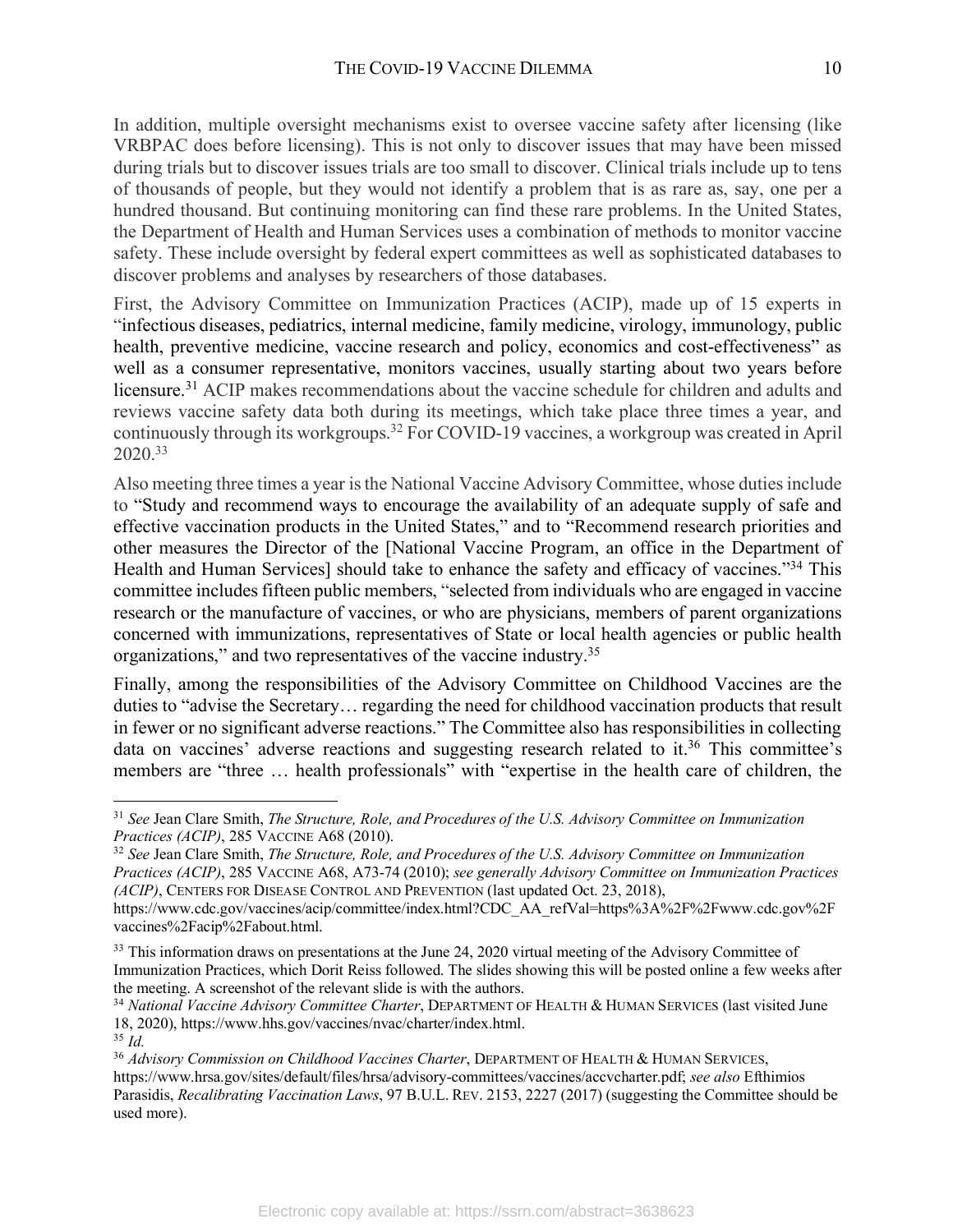epidemiology, etiology, and prevention of childhood diseases, and the adverse reactions associated with vaccines, of whom at least two shall be pediatricians," "three members from the general public", at least two "legal representatives of children who have suffered a vaccine-related injury or death," and "three… attorneys," at least one specializing in representing vaccine injury cases, and one who represents vaccine manufacturers.<sup>37</sup>

In addition to these advisory committees, populated by people with various relevant expertise, most from outside the government and several with strong interests in vaccine safety, there are four large computerized systems that collect data on vaccine risks.<sup>38</sup> These include the Vaccine Adverse Events Reporting System, a passive reporting system that anyone can report to, designed to provide early warnings of issues.<sup>39</sup> Although, as a passive monitoring system, VAERS has real limits, it has successfully in the past caught, for example, a rare (1:10,000) serious side effect of the first Rotavirus vaccine to be licensed in the United States, which was confirmed in an independent investigation.40

The other three monitoring systems are active monitoring systems. The Vaccine Safety Datalink, a collaboration between CDC and healthcare organizations covering millions of people, which includes both constant active monitoring of signals (by comparing on an ongoing basis people who received a vaccine and those who have not) and allows researchers to do in-depth analyses of specific issues.<sup>41</sup> Many studies are done using VSD data, and in 2018 a whitepaper on the safety of the entire schedule drew on it.42

The Post-Licensure Rapid Immunization Safety Monitoring System (PRISM), another large active system, is part of the FDA Sentinel System, a system designed to monitor medical products by tracking health insurance claims.<sup>43</sup> PRISM covers one hundred and ninety million people, allowing for studies larger than other systems.<sup>44</sup>

Finally, the Clinical Immunization Safety Assessment Project (CISA) allows providers to submit queries and get an expert evaluation about specific patients, including evaluations of whether a

<sup>&</sup>lt;sup>37</sup> Id.<br><sup>38</sup> See generally Vaccine Safety, VACCINES.GOV (Feb. 2020), https://www.vaccines.gov/basics/safety.<br><sup>39</sup> Vaccine Adverse Event Reporting System (VAERS), CENTERS FOR DISEASE CONTROL AND PREVENTION (Jan. 27, 2017), https://www.cdc.gov/vaccinesafety/ensuringsafety/monitoring/vaers/.

<sup>40</sup> Jason Schwartz, *The First Rotavirus Vaccine and the Politics of Acceptable Risk,* 90 Milbank Q. 278, 285-289 (2012) (although Prof. Schwartz' account is cautionary, it highlights that the problems with the vaccine were raised – and followed on – within a few months of its use). 41 *Vaccine Safety Datalink (VSD)*, CENTERS FOR DISEASE CONTROL AND PREVENTION (June 17, 2019),

https://www.cdc.gov/vaccinesafety/ensuringsafety/monitoring/vsd/.

<sup>&</sup>lt;sup>42</sup> National Center for Emerging and Zoonotic Infectious Diseases. "White Paper Studying the Safety of the Childhood Immunization Schedule for the Vaccine Safety Datalink." U.S. Centers for Disease Control and Prevention. Accessed 5 July 2018. https://www.cdc.gov/vaccinesafety/pdf/WhitePaperSafety\_WEB.pdf.

<sup>43</sup> *See Vaccine Safety*, VACCINES.GOV (Feb. 2020), https://www.vaccines.gov/basics/safety; *see also Assessments*, SENTINEL (last visited June 18, 2020), https://www.sentinelinitiative.org/vaccines-blood-biologics/assessments/. <sup>44</sup> Centers for Disease Control and Prevention. "Ensuring the Safety of Vaccines in the United States." Accessed 27 July 2018. https://www.cdc.gov/vaccines/hcp/conversations/downloads/vacsafe-ensuring-color-office.pdf. Shoaibi, Azadeh. "PRISM Identifies Vaccine Safety Issues." *FDA Voice*. 7 April 2017. Accessed 5 July 2018. https://blogs.fda.gov/fdavoice/index.php/2017/04/prism-identifies-vaccine-safety-issues/.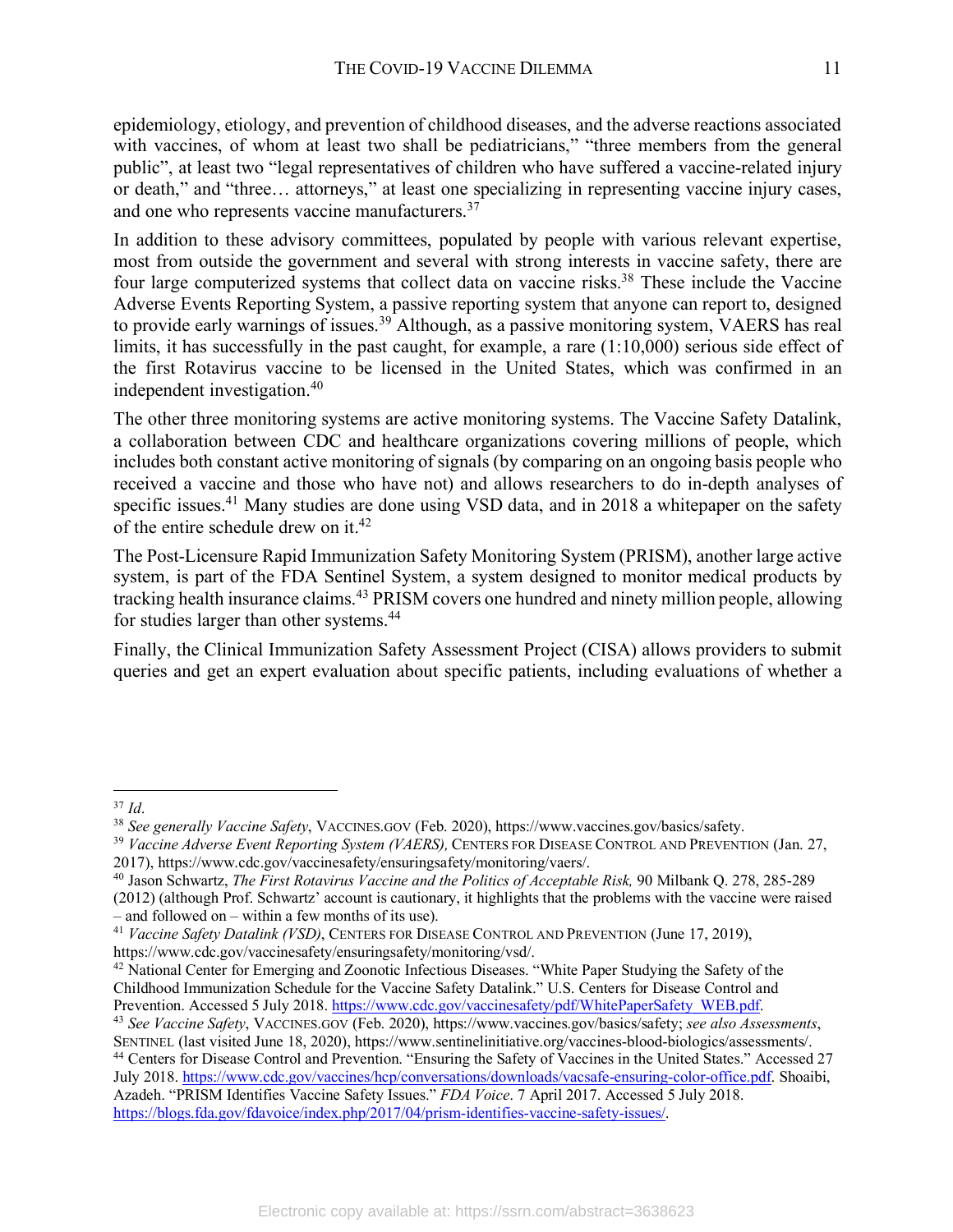problem is vaccine-related or whether an existing condition is a contraindication to a vaccine. <sup>45</sup> CISA also conducts direct research on vaccine safety for specific issues and special populations.<sup>46</sup>

Besides these mechanisms in HHS, research is conducted in other parts of the United States government:

"The Department of Defense (DoD) and U.S. Department of Veterans Affairs (VA) have systems to monitor vaccine safety and do vaccine safety research. The National Institutes of Health (NIH) and the Office of Infectious Disease and HIV/AIDS Policy (OIDP) also support ongoing research on vaccines and vaccine safety."47

In other words, extensive institutional arrangements for monitoring vaccine safety exist in the United States in relation to routine vaccines. These arrangements have resulted in a very high level of safety.48 Summarizing that data, the National Academies of Sciences, Engineering and Medicine, in a special page linking to several of its extensive reports on the topic, concluded that "Vaccines are extremely safe. They have many health benefits and few side effects."49

# PART II: COVID-19 AND THE CHALLENGE TO VACCINES

Normally, vaccine development takes years. But between February 2020 and May 2020, hundreds of thousands of people worldwide died from COVID-19.<sup>50</sup> By June 15, 2020 deaths in the United States topped  $115,000$ . <sup>51</sup> And by many indications, this is an undercount of deaths.<sup>52</sup>

https://sites.nationalacademies.org/BasedOnScience/vaccines-are-safe/index.htm; *See* Andre et al., *Ten Threats to Global Health in 2019*, WORLD HEALTH ORGANIZATION (last visited June 19, 2020),

https://www.who.int/emergencies/ten-threats-to-global-health-in-2019. ("independent experts and WHO have shown that vaccines are far safer than therapeutic medicines. Modern research has spurred the development of less reactogenic products, such as acellular pertussis vaccines and rabies vaccines produced in cell culture. Today, vaccines have an excellent safety record and most "vaccine scares" have been shown to be false alarms.")

 <sup>45</sup> *Clinical Immunization Safety Assessment (CISA) Project*, CENTERS FOR DISEASE CONTROL AND PREVENTION (Jan. 29, 2020), https://www.cdc.gov/vaccinesafety/ensuringsafety/monitoring/cisa/index.html.

<sup>&</sup>lt;sup>47</sup> *Vaccine Safety*, VACCINES.GOV (Feb. 2020), https://www.vaccines.gov/basics/safety.

<sup>48</sup> Sarah Geoghegan, et al., *Vaccine Safety: Myths and Misinformation*, FRONTIERS IN MICROBIOLOGY (March 17, 2020), https://www.frontiersin.org/articles/10.3389/fmicb.2020.00372/full; Frank DeStefano, et al., *Principal Controversies in Vaccine Safety in the United States*, 69 CLINICAL INFECTIOUS DISEASES 726 (2019); *but see* Efthimios Parasidis, *Recalibrating Vaccination Laws*, 97 B.U.L. REV. 2153 (2017) (downplaying, for example, the role of the active monitoring systems described above, 2223-2225, and only briefly mentions one of the four advisory committees described here, 2210, 2217 in footnotes, 2227 in text). 49 *Vaccines are Safe*, THE NATIONAL ACADEMIES OF SCIENCES (last visited June 19, 2020),

<sup>50</sup> *Coronavirus Disease (Covid-19) Situation Report – 127*, WORLD HEALTH ORGANIZATION (May 26, 2020, 10:00 AM), https://www.who.int/docs/default-source/coronaviruse/situation-reports/20200526-covid-19-sitrep-127.pdf?sfvrsn=7b6655ab\_8. 51 *Coronavirus Disease 2019 (COVID-19) Cases in the U.S.*, CENTERS FOR DISEASE CONTROL AND PREVENTION

<sup>(</sup>last visited June 19, 2019), https://www.cdc.gov/coronavirus/2019-ncov/cases-updates/cases-in-us.html; *Coronavirus Resource Center*, JOHNS HOPKINS UNIVERSITY & MEDICINE (last visited June 19, 2020), https://coronavirus.jhu.edu/us-map. 52 Stephanie Pappas, *How COVID-19 Deaths are Counted,* SCIENTIFIC AMERICAN (May 19, 2020),

https://www.scientificamerican.com/article/how-covid-19-deaths-are-counted1/.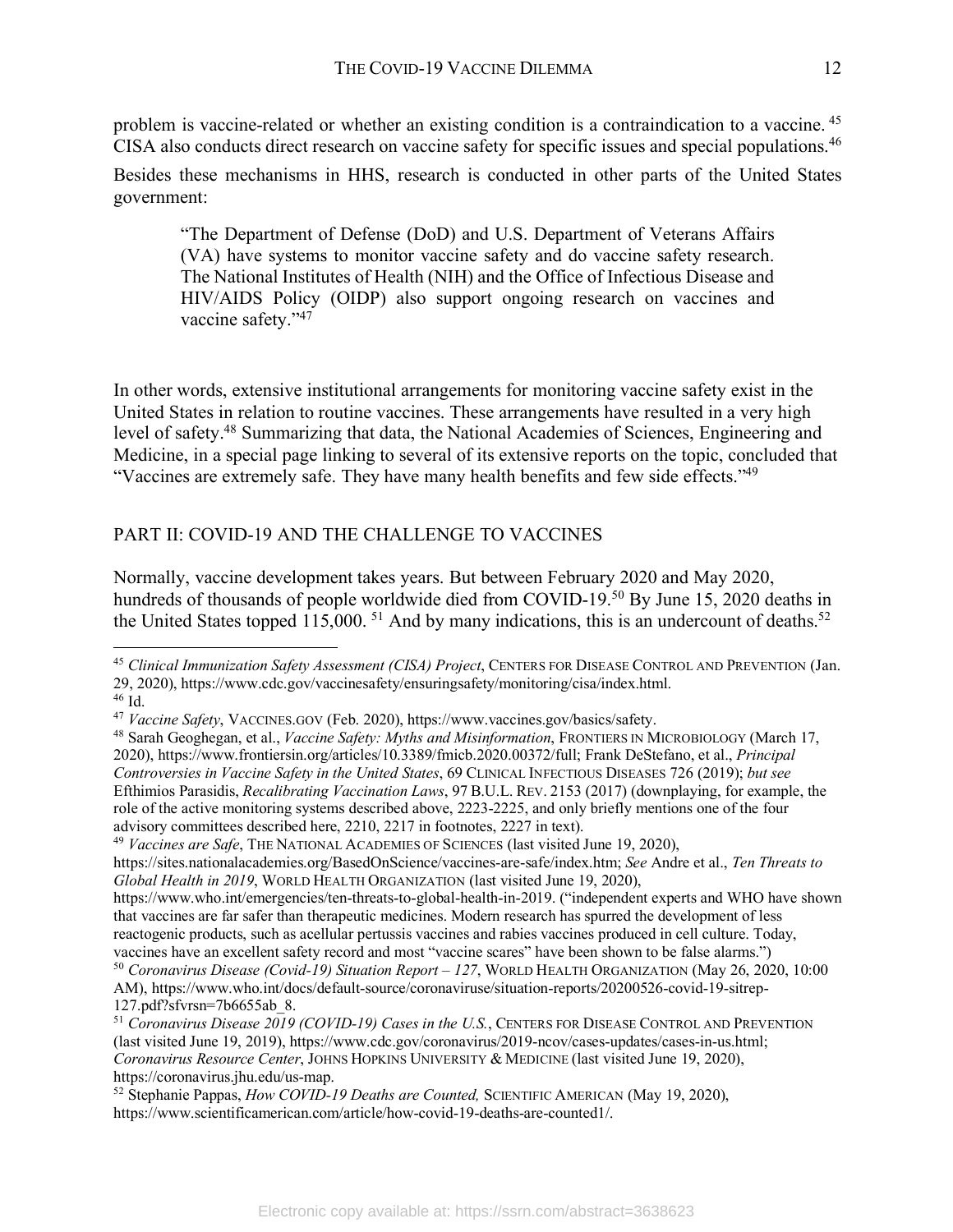The virus has caused millions of cases of the disease.<sup>53</sup> The economic costs – both direct and indirect – are extensive, too. Looking at the United States alone, as of the week ending May 9, over 25 million people have applied for unemployment insurance.<sup>54</sup> Many small businesses are at direct risk of closing.<sup>55</sup> And the costs are not evenly distributed, exacerbating existing inequalities. <sup>56</sup> The harms, too, disproportionally (though not exclusively) fall on minority groups.57 The economic impacts are not limited to the United States economy – many countries are struggling.58

Both the virus directly and the economic impacts pose real risks to people's health and lives.<sup>59</sup> Losing jobs can mean people who are already living on the margins of poverty may not be able to cover all their basic needs.<sup>60</sup> Some may face the loss of their home, and homelessness – or poverty generally – worsens health outcomes.61 Not taking measures to contain spread would not necessarily spare the economy: people would respond to an uncontrolled pandemic by taking actions that would harm the economy.62

The high costs of the pandemic and its containment measures in lives, health and economic harms put pressure on policymakers and scientists to find a quick solution.<sup>63</sup> The long-term solution, experts agree, is having a safe, effective vaccine that will, ideally, prevent COVID-19 from infecting people and spreading in the population. Going through the regular process means

https://www.healthaffairs.org/do/10.1377/hblog20200319.757883/full/

https://www.healthaffairs.org/do/10.1377/hblog20200319.757883/full/  $61$  *Id*.

 <sup>53</sup> *Coronavirus Disease (Covid-19) Situation Report – <sup>127</sup>*, WORLD HEALTH ORGANIZATION, (May 26, 2020, 10:00 AM), https://www.who.int/docs/default-source/coronaviruse/situation-reports/20200526-covid-19-sitrep-127.pdf?sfvrsn=7b6655ab\_8.

<sup>54</sup> *See*, *News Release, COVID-19 Impact*, U.S. DEPARTMENT OF LABOR (May 14, 2020),

https://www.dol.gov/sites/dolgov/files/OPA/newsreleases/ui-claims/20200976.pdf. 55 Michael Powe & Matthew Wagner, *The Impact of Covid-19 on Small Businesses*, NATIONAL MAIN STREET CENTER, https://higherlogicdownload.s3.amazonaws.com/NMSC/390e0055-2395-4d3b-af60-

<sup>81</sup>b53974430d/UploadedImages/Resource\_Center/COVID\_19/NMSC57\_MSA\_COVID19IMAPCTSURVEY\_F.pd f.

<sup>56</sup> Emily A. Benfer & Lindsay F. Wiley, *Health Justice Strategies to Combat COVID-19: Protecting Vulnerabile Communities During a Pandemic,* HEALTHAFFAIRS (March 19, 2020),

<sup>57</sup> Monica Webb Hooper, et al., *COVID-19 and Racial/Ethnic Disparities*, JAMA NETWORK (May 11, 2020), https://jamanetwork.com/journals/jama/article-abstract/2766098; Cato T. Laurencin, Aneesah McClinton, *The COVID-19 Pandemic: a Call to Action to Identify and Address Racial and Ethnic Disparities*, J. OF RACIAL AND ETHNIC DISPARITIES 398 (2020).<br><sup>58</sup> Peterson K. Ozili, Thankom Arun, *Spillover of COVID-19: Impact on the Global Economy*, SSRN (Mar. 30,

<sup>2020),</sup> https://ssrn.com/abstract=3562570; *COVID-19's Historic Economic Impact, In the U.S. and Abroad,* JOHNS HOPKINS UNIVERSITY HUB (April 16, 2020), https://hub.jhu.edu/2020/04/16/coronavirus-impact-on-europeanamerican-economies/.

<sup>59</sup> Martin McKee, David Stuckler, *If the World Fails to Protect the Economy, COVID-19 Will Damage Health Not Just Now But Also in the Future*, 26 NATURE MEDICINE 640 (2020).

<sup>60</sup> Emily A. Benfer & Lindsay F. Wiley, *Health Justice Strategies to Combat COVID-19: Protecting Vulnerabile Communities During a Pandemic,* HEALTHAFFAIRS (March 19, 2020),

<sup>62</sup> Sergio Correia, et al., *Pandemics Depress the Economy, Public Health Interventions Do Not: Evidence from the 1918 Flu*, SSRN (Mar. 26, 2020), https://ssrn.com/abstract=3561560 PIERRE-OLIVIER GOURINCHAS, MITIGATING THE COVID ECONOMIC CRISIS: ACT FAST AND DO WHATEVER IT TAKES 35, 38 (Richard Baldwin & Beatrice Weder di Mauro eds., 2020), http://viet-studies.net/kinhte/COVIDEconomicCrisis.pdf#page=38.

<sup>63</sup> Stanley A. Plotkin & Arthur Caplan, *Extraordinary Diseases Require Extraordinary Solutions*, 38 VACCINE 3987 (2020).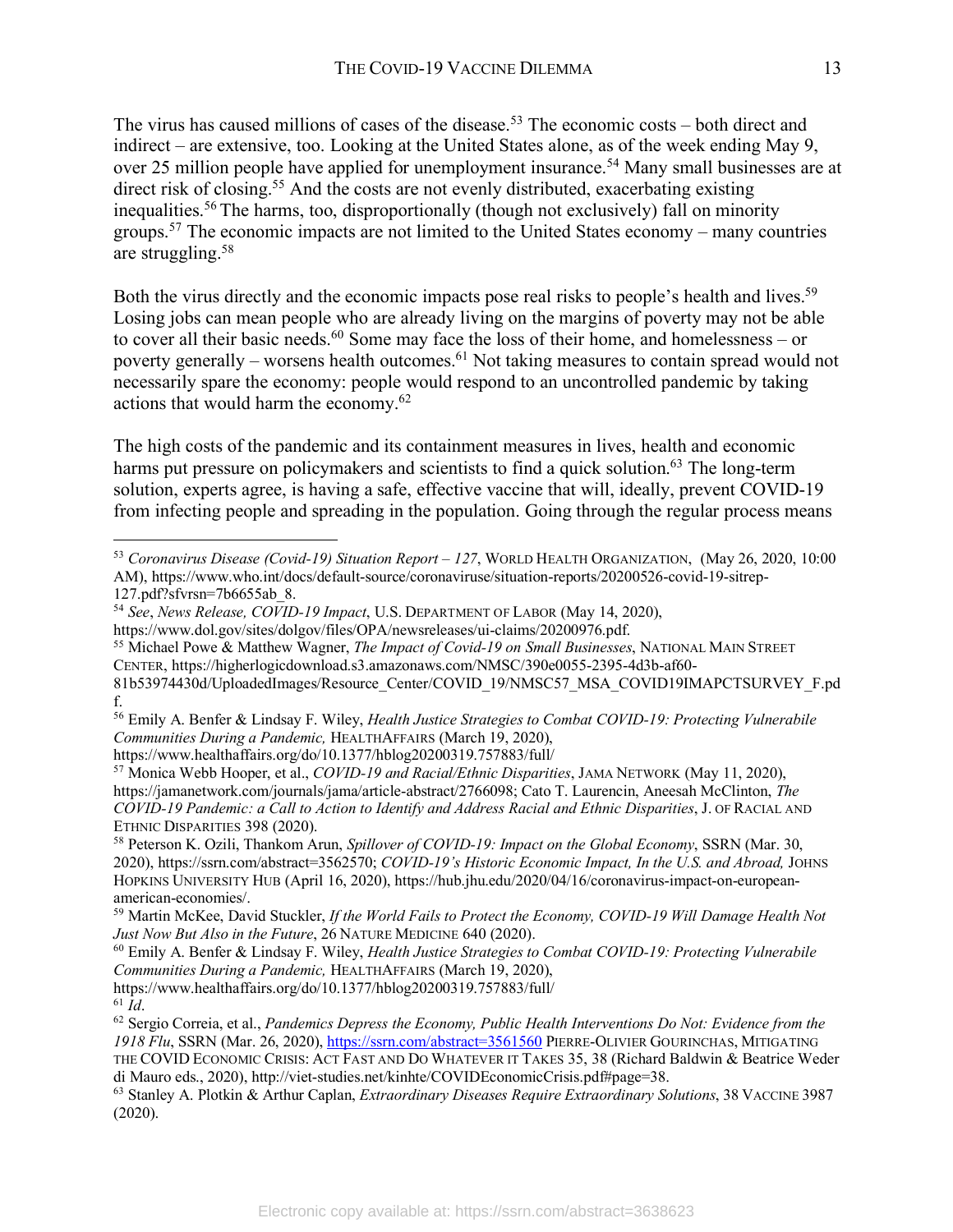a long wait for the vaccine. Understandably, policymakers – and citizens – are concerned about that. Policymakers correctly point out that while a vaccine rushed through the process can have risks, so can waiting until the usual testing is completed. Letting COVID-19 rage unchecked can kill many, and cause additional harms through economic consequences.<sup>64</sup>

On the other hand are the costs of having an unsafe vaccine. First, an unsafe vaccine can directly harm people – during previous vaccine scandals, like the Cutter Incident or the 1976 swine flu episode, people died or were paralyzed by a vaccine.<sup>65</sup> There is also some risk that a COVID-19 vaccine could predispose recipients to a more severe case of the disease.<sup>66</sup> Dr. Douglas Green explained:

In 1966, a large trial of a vaccine for Respiratory Syncytial Virus (RSV) found that the immunized cohort actually faired [sic] significantly worse upon infection. There is some reason to worry that the same may occur with some SARS-CoV2 vaccines.

…

There are potential reasons why an immune response to a vaccine can predispose an individual to a worse outcome upon infection. One is the phenomenon of antibody-dependent enhancement (ADE). In this effect, antibodies that bind to the virus also bind to antibody receptors on cells, facilitating uptake and infection of the cell bearing the receptors. ADE has been observed for vaccines against Dengue, Ebola, and HIV. As recently as 2017, a large-scale efficacy trial of a Dengue vaccine resulted in ADE in vaccinated children. Troublingly, ADE has also been seen with vaccines for a feline coronavirus. There is also evidence for ADE in SARS-CoV. Studies have shown that rodent and human antibodies to the S protein can enhance infection in vitro. However, several small preclinical studies of a SARS-CoV vaccine in rhesus monkeys failed to observe evidence of ADE.

One SARS-CoV2 vaccine, employing inactivated virus, was tested in several large cohorts of rhesus monkeys, with substantial efficacy and no evidence of ADE. While this is clearly encouraging, the need to ensure that any vaccine is, indeed, safe is of vital importance. [footnotes omitted]<sup>67</sup>

Testing has to assure that a vaccine is not worse than the disease, and does not predispose the recipient to worse cases going forward.

But that comparison is not as straightforward as it seems. Every vaccine is approved on a risk/benefit basis: are the risks greater than the benefits? Every vaccine carries at least a

64 *Id*.

- <sup>66</sup> Douglas R. Green, *SARS-CoV2 Vaccines: Slow is Fast*, SCIENCE ADVANCES (May 22, 2020), https://advances.sciencemag.org/content/early/2020/05/22/Sciadv.abc7428.full.
- <sup>67</sup> *Id*.

<sup>65</sup> Brit Trogen, et al., *Adverse Consequences of Rushing a SARS-CoV-2 Vaccine*, JAMA NETWORK (May 26, 2020), https://jamanetwork.com/journals/jama/fullarticle/2766651.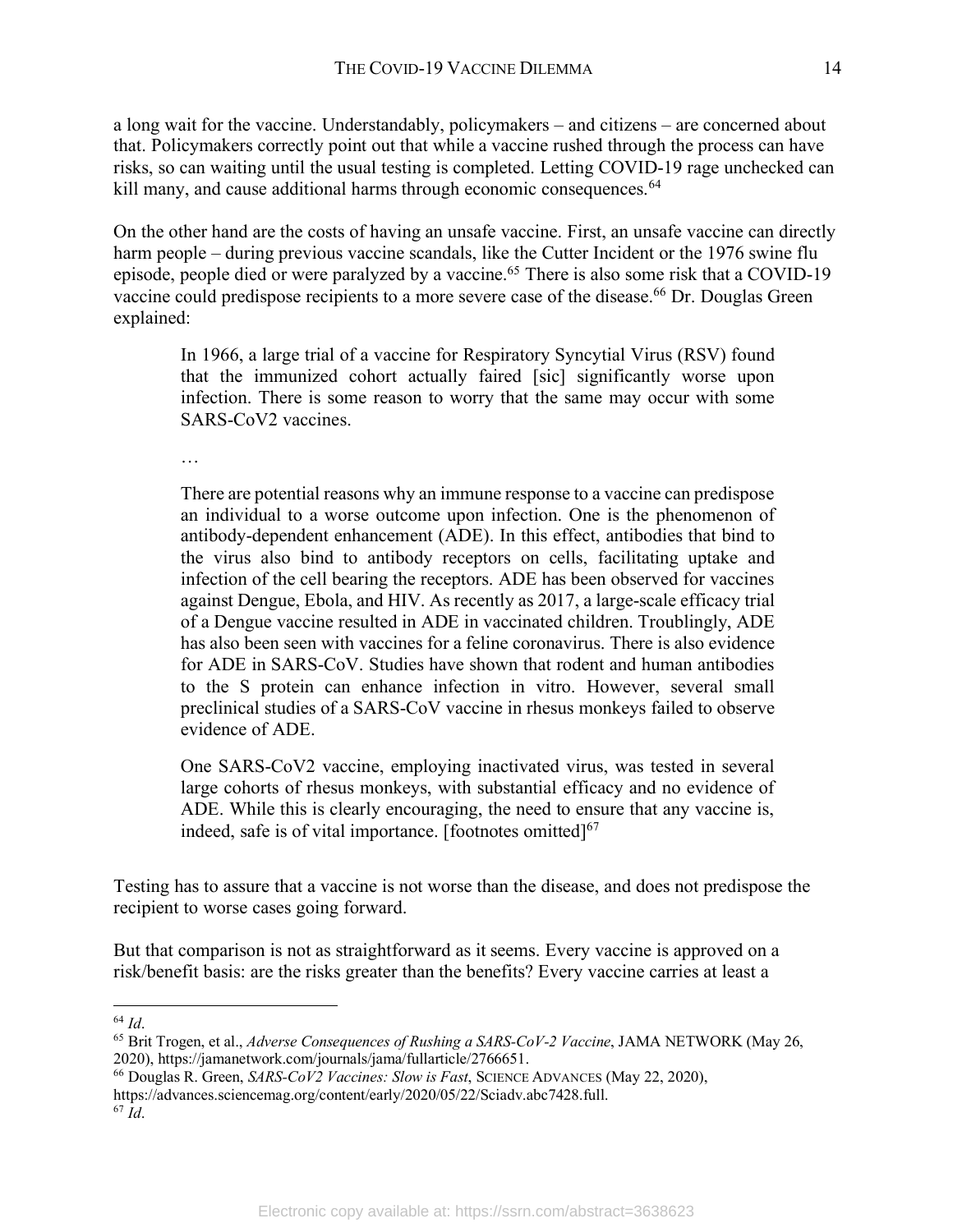theoretical risk of a severe allergic reaction, which if untreated can be fatal, though that risk is extremely small – around one per million overall, and for some vaccines purely theoretical.<sup>68</sup> Between 1961 and 1997 (and a few years afterward, since the process of transition was gradual) the polio vaccine used in the United States was the oral polio vaccine (OPV).<sup>69</sup> OPV causes paralysis in recipients in about one in 2.4 million doses.<sup>70</sup> But the benefits of the vaccine were considered high enough to justify the risk. For a COVID-19 vaccine, too, the question is not whether it will have any rare hidden risk, but whether the potential of rare hidden risks is higher than the risks of not giving the vaccine. That depends on several factors. During the pandemic, when cases are high and the effects of the pandemic severe and visible, we may be willing to tolerate a higher risk than when the disease declines.<sup>71</sup>

But this, too, needs to be examined more closely. First, the risks of the vaccine may not be equally distributed with the risks of the disease. For example, the risks of COVID-19, though they exist in every age group, vary – the risk of direct death or severe outcomes increases with age.<sup>72</sup> At the same time, there is growing evidence of a special inflammatory syndrome in children caused by COVID-19.73 The highest risks of a new vaccine, however, may end up being in a group for whom the risks of COVID-19 are low. Is it ethical to impose a created risk on one group to protect another? Incomplete testing means we may not know who bears the risk, or the nature and severity of uncommon risks.

Further, the risks of vaccines are not treated as equivalent to the risks of the disease. As mentioned above, in 1998, a rotavirus vaccine with a 1:10,000 risk of a severe side effect was taken off the market because that risk was deemed too high to be acceptable in a vaccine – even though the risks of the disease were higher than  $1:10,000$  severe harm.<sup>74</sup> Giving a vaccine to a healthy person is not the same as treating someone who is sick, and just "risks higher than benefits" is not the standard actually used. Especially given what we have come to expect from modern routine childhood vaccines, whose risks are, in fact, extremely low, our safety expectations from vaccines are high.

We have already seen several examples in the context of the COVID-19 pandemic where rush led, potentially, to harm. For example, after the drug hydroxychloroquine (HCQ) was touted as a cure for COVID-19, FDA authorized its use – even though there was no good evidence to do

 <sup>68</sup> Michael M. McNeil, et al., *Risk of Anaphylaxis After Vaccination in Children and Adults*, 137 J. OF ALLERGY AND CLINICAL IMMUNOLOGY 868 (2016).

<sup>69</sup> *Poliomyelitis Prevention in the United States: Introduction of A Sequential Vaccination Schedule of Inactivated Poliovirus Vaccine Followed by Oral Poliovirus Vaccine; Recommendations of the Advisory Committee on Immunization Practices (ACIP)*, CENTERS FOR DISEASE CONTROL AND PREVENTION (Jan. 24, 1997), https://www.cdc.gov/mmwr/preview/mmwrhtml/00046568.htm<br><sup>70</sup> Id.

<sup>&</sup>lt;sup>71</sup> Frank Destefano, et al., *Vaccine Safety*, PLOTKIN'S VACCINES 1584, 1596 (2017).

<sup>72</sup> Dale Fisher & David Heymann, *Q&A: The Novel Coronavirus Outbreak Causing Covid-19*, 18 BMC MEDICINE, 57 (2020).

<sup>73</sup> Jennifer Couzin-Frankel, *Doctors Race to understand Rare Inflammatory Condition Associated with Cornavirus in Young People*, SCIENCEMAG.ORG (May 21, 2020), https://www.sciencemag.org/news/2020/05/doctors-raceunderstand-rare-inflammatory-condition-associated-coronavirus-young-people; Crystal Phend, *Targeting Immune Responses in Kids' COVID-19 Inflammatory Disorder*, MEDPAGE TODAY (May 21, 2020), https://www.medpagetoday.com/infectiousdisease/covid19/86614.

<sup>74</sup> *Withdrawal of Rotavirus Vaccine Recommendation*, CENTERS FOR DISEASE CONTROL AND PREVENTION (Nov. 5, 1999), https://www.cdc.gov/mmwr/preview/mmwrhtml/mm4843a5.htm.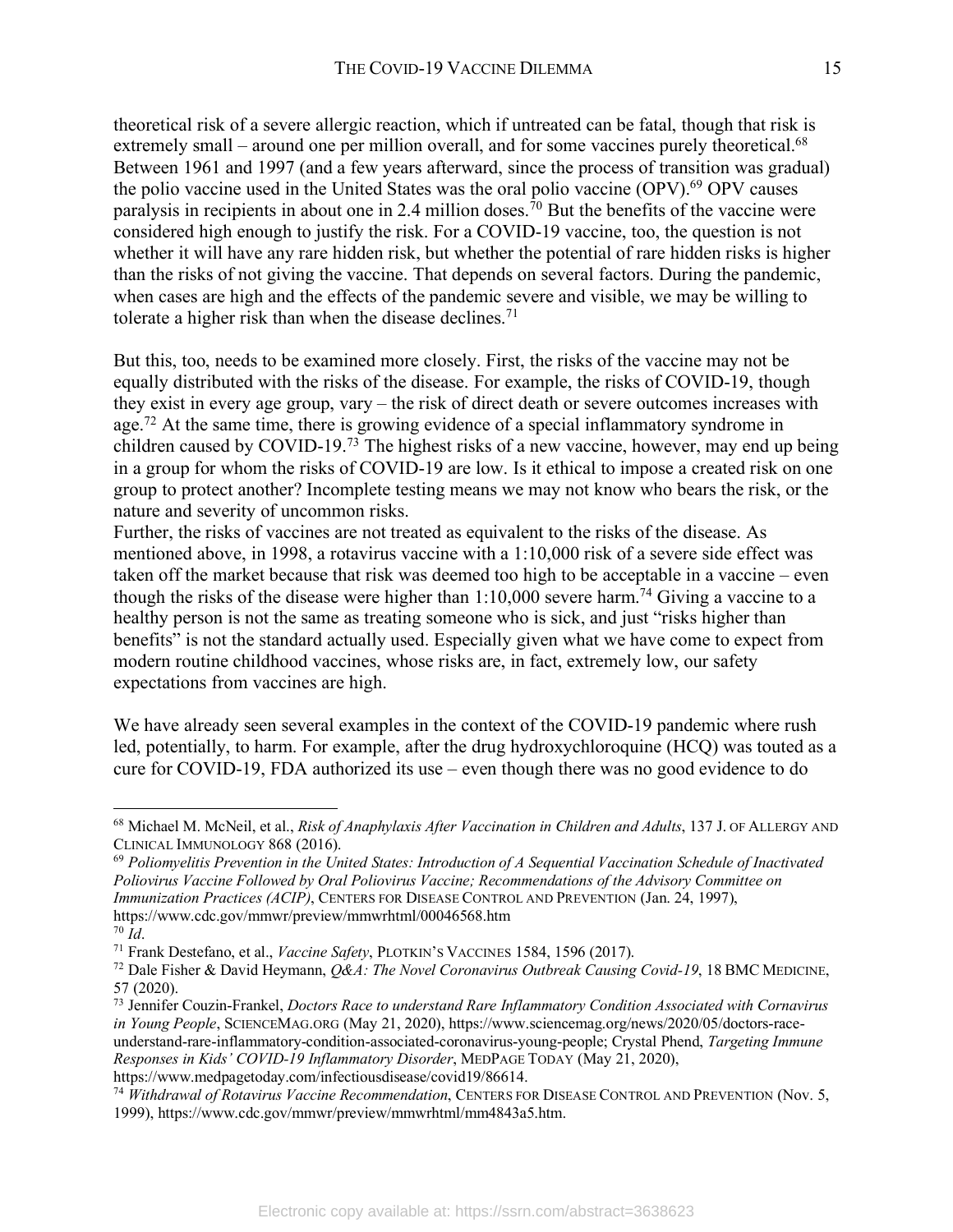so.75 Increasing amounts of data suggesting no benefit from using hydroxychloroquine to treat COVID-19 led to the FDA pulling the authorization. <sup>76</sup> The initial recommendation, in the meantime, was not harmless. The treatment in question had risks - and touting it as a cure for Covid-19 creates a risk that it will not be available for those who need it for diseases it has been shown to help with.<sup>77</sup> The risk of panic prescribing as a response to the pandemic is a real one, and the risk of panic approval of vaccines, with negative results, is one, too.<sup>78</sup>

Not only can an unsafe vaccine create harms that are ethically – and publicly – unacceptable, the resulting lack of trust may spill over to other vaccines and lead to lower vaccination rates – and attendant risks of outbreaks – for other diseases.<sup>79</sup> It could also negatively affect the willingness to comply with other public health recommendations – something dependent on trust.

# PART III: OUR OPTIONS:

There are multiple ways to increase the speed of vaccine development. None is perfect or problem-free, but some are reasonable, some ethically challenging, and some outright dangerous. Note that dangers can come in two varieties: some approaches increase the risk of ending with an unsafe or ineffective vaccine, leading to a result that does not improve the pandemic situation. Others do not risk the final result, but can dramatically increase the risks to trial participants. One caveat: this section focuses on the process before licensing. We see no reason to relax the oversight and requirements in place after a vaccine is licensed, and indeed, one thing we think is particularly important is to preserve the oversight by respecting the role of advisory committees in the process and assuring transparency towards them. Oversight mechanisms after licensing should carefully monitor any licensed Covid-19 vaccines.

A straightforward approach that has been used before is to do multiple testing phrases together. For example, several companies are conducting phase 1 and phase 2 trials simultaneously.<sup>80</sup> Overlapping trial stages are not unusual, and there may be good reasons to go back and forth – for example, there may be something that needs testing in a smaller, more intensive trial while a

 <sup>75</sup> Jinoos Yazdany, Alfred H.J. Kim, *Use of Hydroxychloroquine and Chloroquine During the COVID-19 Pandemic: What Every Clinician Should Know*, ANNALS OF INTERNAL MEDICINE (June 2, 2020),

https://www.acpjournals.org/doi/full/10.7326/M20-1334.<br><sup>76</sup> Letter from Dinese M. Hinton, Chief Scientist, Food and Drug Administration, to Gary L. Disbrow, Director, Biomedical Advanced Research and Development Authority, U.S. Department of Health and Human Services (June 15, 2020), https://www.fda.gov/media/138945/download; Joe Palca, *FDA Withdraws Emergency Use Authorization For Hydroxychloroquine*, NPR (June 15, 2020),

https://www.npr.org/sections/coronavirus-live-updates/2020/06/15/877498151/fda-withdraws-emergency-useauthorization-for-hydroxychloroquine. 77 Camela Thompson, *Life with Lupus: Trump's Hydroxychloroquine Hype Puts my Treatment — and Himself — at* 

*Risk*, STAT NEWS (May 20, 2020), https://www.statnews.com/2020/05/20/hydroxychloroquine-trump-hypejeopardize-supply-may-harm-him/.

<sup>78</sup> Holly Fernandez Lynch, et al., *'Panic Prescribing' Untested Coronavirus Treatments: A Danger To Patients Today and Tomorrow*, HEALTHAFFAIRS (March 31, 2020),

https://www.healthaffairs.org/do/10.1377/hblog20200330.265604/full/.

<sup>79</sup> Brit Trogen, et al., *Adverse Consequences of Rushing a SARS-CoV-2 Vaccine*, JAMA NETWORK (May 26, 2020), https://jamanetwork.com/journals/jama/fullarticle/2766651.

<sup>80</sup> *Coronavirus Vaccine Trials – Updating Current Studies Across the World*, SKEPTICAL RAPTOR (June 9, 2020), https://www.skepticalraptor.com/skepticalraptorblog.php/coronavirus-vaccine-trials-updating-current-studiesacross-world/.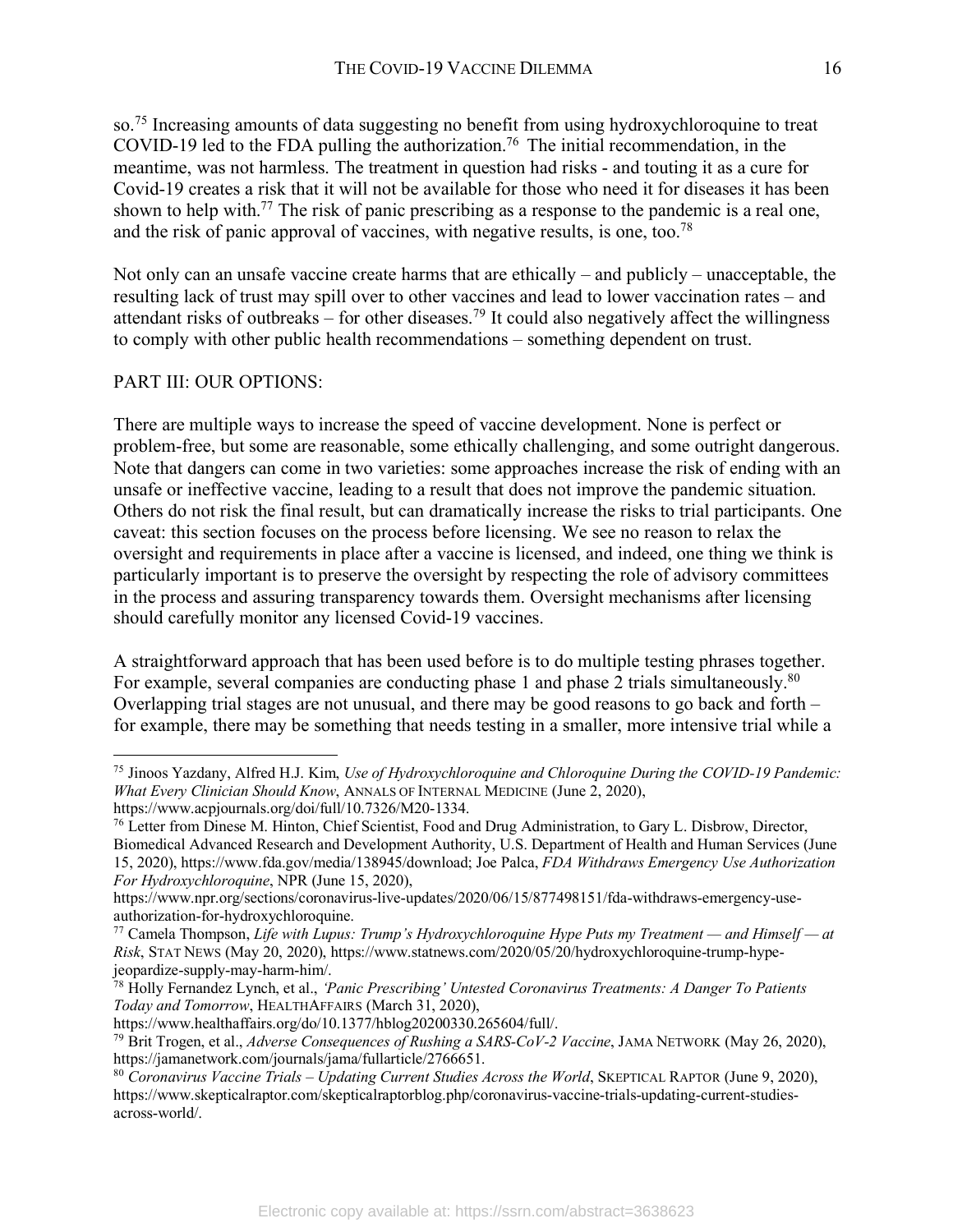large trial is going on. In addition, as mentioned previously, phase 1 trials do not typically provide a lot of information about the vaccine, so combining them with phase 2 trials may speed up the development process.

Another time-saving approach is to prepare large trials early. For example,

Under a proposal under discussion by a committee set up by the National Institutes of Health, each of four or five experimental vaccines would be tested on about 20,000 trial participants with a placebo group of 10,000 for each vaccine. Some 50 U.S. medical centers — and perhaps an equal number overseas — would participate in these trials. $81$ 

Setting up these large trials now could save time later, and is a reasonable, likely uncontroversial step. It has financial risks. But it will not undermine vaccine safety or effectiveness. As further suggested in an editorial, these could be done as "adaptive randomized-controlled" trials:

These trials can be structured to evaluate multiple vaccine candidates against a common control group and can shift enrollment based on which vaccines are most promising. Vaccines would be selected based on their promise in early studies and how quickly their manufacturing can be scaled. With so many patients developing mild or no symptoms, clinical trials will need to be large. But this is the best shot at quickly identifying safe and effective vaccines.<sup>82</sup>

These trials are costly. And if government-run, costs that usually fall on companies – costs of testing vaccines that may well never make it to market – will fall on the taxpayers. But in the context of a harmful, disruptive pandemic, that may be justified. That said, these trials need to be focused on the best vaccine candidates from a scientific perspective. Political selection of the candidates to be supported by the government – or those receiving production support – undermines legitimacy and can directly counter the search for a better vaccine.<sup>83</sup>

Also costly, but not controversial from the point of view of safety, is setting up production before trials are complete – something suggested both in the United Kingdom and in the United States.<sup>84</sup> These approaches too carry an economic risk: preparing for production is costly, and if the vaccine candidate in question does not succeed in a clinical trial, the investment would have been for nothing. The investment itself does not, however, create a risk of an unsafe outcome, though it can create political pressures on the participants and raise the stakes, making it tempting to

 <sup>81</sup> Arthur Allen, *Op-Ed: While the U.S. Rushes to Develop a COVID-19 Vaccine, Here's What Science Tells Us*, LOS ANGELES TIMES (May 21, 2020), https://www.latimes.com/opinion/story/2020-05-21/coronavirus-vaccine-testing-

<sup>&</sup>lt;sup>82</sup> Luciano Borio, Scott Gottlieb, *A Fast Coronavirus Vaccine, Without Cutting Corners*, WALL STREET JOURNAL (May 31, 2020, 3:47 PM), https://www.wsj.com/articles/a-fast-coronavirus-vaccine-without-cutting-corners-11590954444?mod=opinion\_lead\_pos8.

<sup>83</sup> Ezekiel J. Emanuel and Paul A. Offit, *Could Trump Turn a Vaccine Into a Campaign Stunt?*, THE NEW YORK TIMES (June 8, 2020), https://www.nytimes.com/2020/06/08/opinion/trump-coronavirus-vaccine.html.

<sup>84</sup> Ian Sample, *UK plans £38m Centre to Start Production of Coronavirus Vaccine*, THE GUARDIAN (May 17, 2020), https://www.theguardian.com/society/2020/may/17/uk-plans-38m-centre-to-start-production-of-coronavirus-vaccine (in the UK); Christopher Rowland, et al., *Even Finding a Covid-19 Vaccine Won't Be Enough to End the Pandemic*, THE WASHINGTON POST (May 11, 2020), https://www.washingtonpost.com/business/2020/05/11/coronavirusvaccine-global-supply/ (in the U.S.).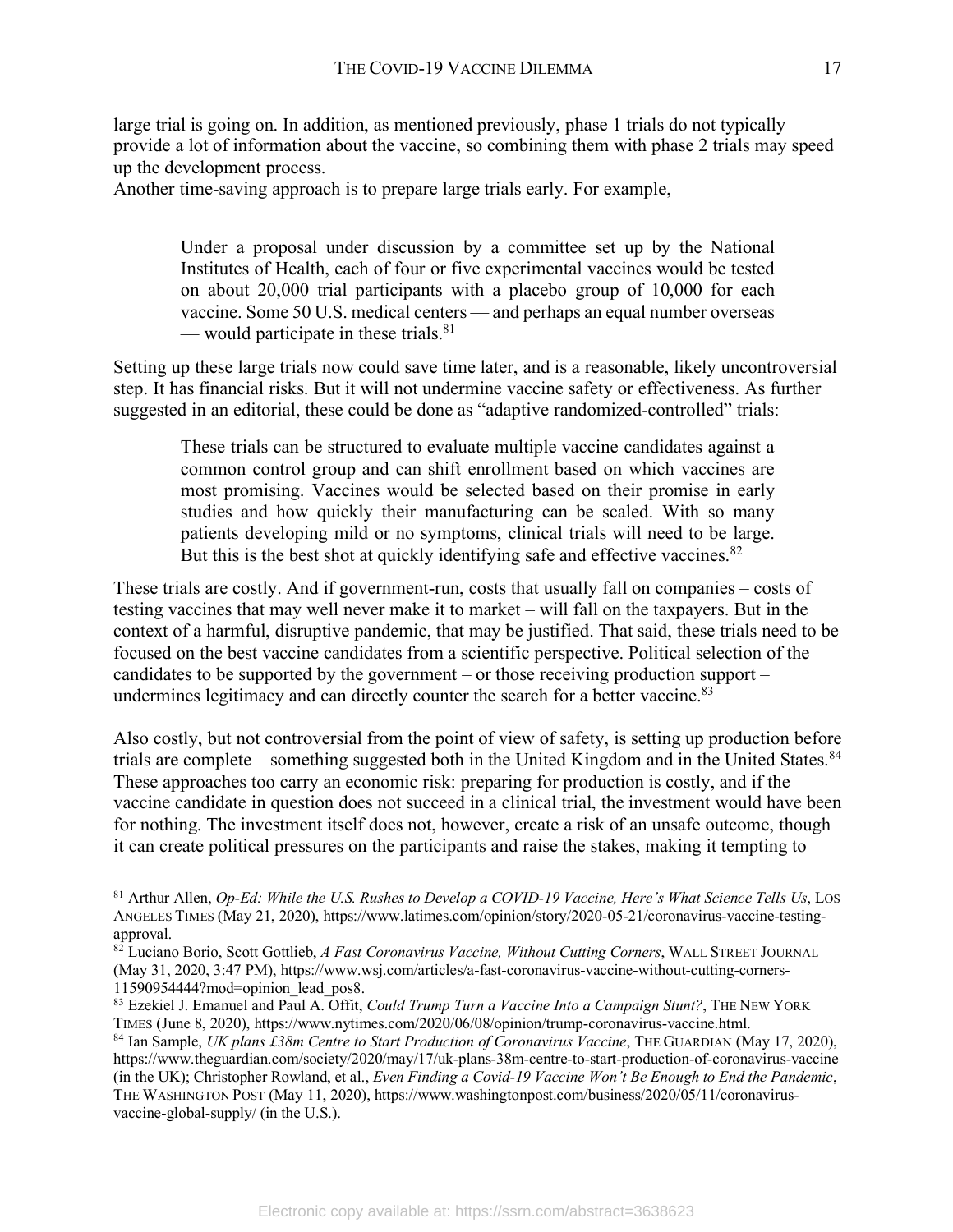hide bad results. Such investments should be accompanied by careful oversight of the beneficiaries.

Another potential approach is to permit use through an Emergency Use Authorization (EUA) for vaccines that have successfully passed one or more stages of trial in some circumstances.<sup>85</sup> An Emergency Use Authorization requires a declaration by the Secretary of HHS that circumstances justify providing one, following a determination of a domestic, military, public health emergency or material threat. The Secretary should then consult "(to the extent feasible and appropriate given the applicable circumstances) with the Assistant Secretary for Preparedness and Response (ASPR), the Director of the National Institutes of Health (NIH), and the Director of CDC," and if the statutory criteria have been met, issue the authorization. The criteria are:

> ...an EUA may be instituted for an unapproved medical product where there is a:

1. Serious or life-threatening illness or condition caused by CBRN agent as set forth in DHHS declaration;

2. Reasonable belief that the product may be effective in diagnosing, treating, or preventing the illness or condition caused by the agent (based on totality of scientific data);

3. The product's known and potential benefits outweigh known and potential risks when used for disease or condition; and

4. There is no adequate approved, available alternative.

This is an approach whose desirability really depends on the details. Vaccines have been approved for emergency use before, in analogous circumstances, though not through an EUA. For example, a meningococcal B vaccine licensed elsewhere but not in the United States was used during a meningococcal outbreak in several college campuses.<sup>86</sup> In 2014-2015, a vaccine not yet approved for Ebola was allowed use during an outbreak in Africa.<sup>87</sup> The vaccine was later approved.<sup>88</sup>

 <sup>85</sup> John D. Blum & Jordan Paradise, *Public Health Preparedness & Response: An Exercise in Administrative Law*, 20 DEPAUL J. HEALTH CARE L. 1, 1-3 (2019); Charles G. Kels, *Dispensing Medical Countermeasures: Emergency Use Authorities and Liability Protections*, 13 HEALTH SECURITY, 139 (2015).

<sup>86</sup> Blair Capitano, et al., *Experience Implementing a University-Based Mass Immunization Program in Response to a Meningococcal B Outbreak*, 15 HUMAN VACCINES & IMMUNOTHERAPIES, 717 (2019); JoNel Aleccia, *Emergency Meningitis Vaccine Will be Imported to Halt Ivy League Outbreak, NBC NEWS (Nov. 15, 2013),* https://www.nbcnews.com/healthmain/emergency-meningitis-vaccine-will-be-imported-halt-ivy-league-outbreak-

<sup>2</sup>D11603651. 87 Marissa Fritz, *Drug Approval During a Public Health Crisis*, THE REGULATORY REVIEW (Feb. 11, 2020), https://www.theregreview.org/2020/02/11/fritz-drug-approval-during-public-health-crisis/. 88 *First FDA-Approved Vaccine for the Prevention of Ebola Virus Disease, Marking a Critical Milestone in Public* 

*Health Preparedness and Response*, U.S. FOOD & DRUG ADMINISTRATION (December 19, 2019),

https://www.fda.gov/news-events/press-announcements/first-fda-approved-vaccine-prevention-ebola-virus-diseasemarking-critical-milestone-public-health.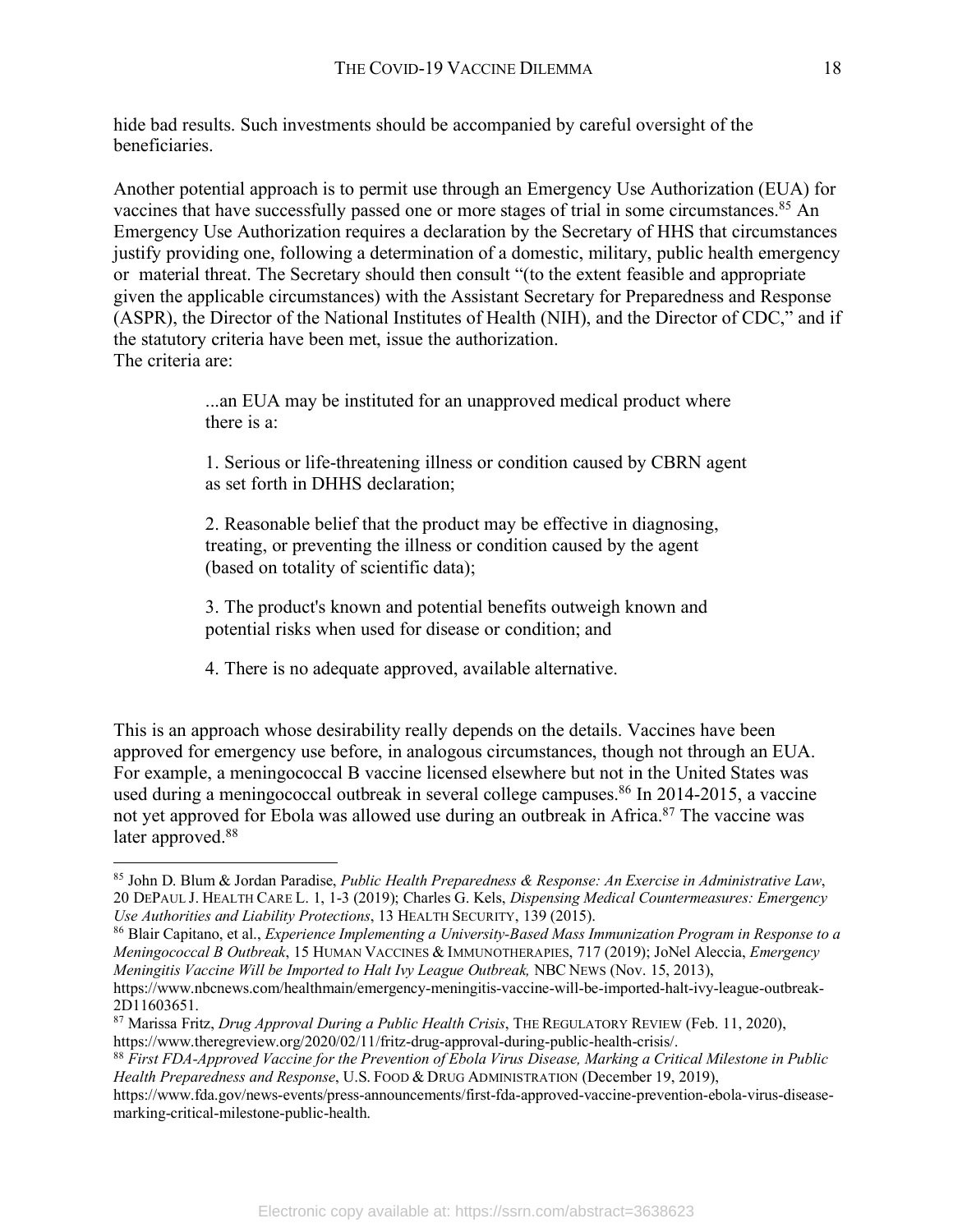Both cases involved an outbreak of a potentially fatal disease, creating a vivid and visible lifethreatening emergency. In the COVID-19 context, an example could be an outbreak overwhelming hospitals, as happened in, for example, Italy or New York City, or an outbreak in a high-risk environment like a nursing home.

The legitimacy of such an approach would also depend on the evidence on the potential benefits compared to the potential risks. The meningococcal B vaccine had undergone several clinical trials, and had been approved – and used – in Europe, after enough safety data was provided to European regulatory authorities to justify it, and during its use, no new safety concerns emerged.89 The situation for Ebola vaccines was different. A candidate vaccine was given to "atrisk HCW/FLWs and at-risk adults and children during the 2014–2016 West African outbreak during clinical trials using investigational expanded access protocols," alongside a larger efficacy trial in Guinea that showed very high efficacy, justified by the severity of the disease.<sup>90</sup> During the 2018 and 2019 Ebola outbreaks in the Democratic Republic of Congo (DRC), the vaccine was not yet licensed, but there was the evidence of human trials supporting its use.<sup>91</sup> Even there, there was initial hesitancy to use the vaccine in lactating and pregnant women – in which the vaccine had not been tested – but the severity of the risks led to the vaccine being used in that population, after some debate.<sup>92</sup> Similar questions about use of COVId-19 vaccines in pregnancy can come up in the U.S. - the FDA is reluctant to allow trials in pregnant women, and for COVID-19 there is no special reason to deviate from that rule, but there could be a question about making these vaccines available to that population without such trials.<sup>93</sup>

In other words, emergency use decisions depend not only on the existence of an emergency, but also on other factors such as the danger from the disease and the already existing data on the vaccine. Both Ebola and meningococcal disease have higher rates of mortality than COVID-19, and meningococcal has a substantial risk of long-lasting disability even in survivors. Allowing emergency use of a vaccine with very little safety data may be less likely for COVID-19 – but that balance may shift as more data accumulates. An obvious concern there is that political pressures will lead to approval of emergency use of COVID-19 where there is no objective justification. Arguably, that has already happened with  $HCO<sup>94</sup>$ .

 <sup>89</sup> JoNel Aleccia, *Emergency Meningitis Vaccine Will be Imported to Halt Ivy League Outbreak,* NBC NEWS (Nov. 15, 2013), https://www.nbcnews.com/healthmain/emergency-meningitis-vaccine-will-be-imported-halt-ivy-leagueoutbreak-2D11603651.

<sup>90</sup> Jenny A. Waldorf, et al., *Considerations for Use of an Ebola Vaccine During an Emergency Response*, 37 VACCINE 7190, 7195 (2019).<br><sup>91</sup> Second Ebola Vaccine to Completement "Ring Vaccination" Given Green Light in DRC, WORLD HEALTH

ORGANIZATION (Sept. 23, 2019), https://www.who.int/news-room/detail/23-09-2019-second-ebola-vaccine-tocomplement-ring-vaccination-given-green-light-in-drc.

<sup>92</sup> Archana Asundi, Nahid Bhadelia, *Making Emergency Use of Experimental Vaccines Safer*, 22 AMA J. OF ETHICS 43, 44 (2020).

<sup>93</sup> Sam F. Halabi, *Zika and the Regulatory Regime for Licensing Vaccines for use During Pregnancy*, 26 ANN. HEALTH L. 20 (2017).

<sup>94</sup> John Timmer, *FDA Approves the Emergency Use of Chloronique for COVID-19*, ARSTECHNICA (Mar. 31, 2020), https://arstechnica.com/science/2020/03/fda-approves-the-emergency-use-of-chloroquine-for-covid-19/; Nicholos Florko, *Why Was an Obscure Federal Bureaucrat Involved in Trump's Emergency Hydroxychloroquine* 

*Authorization*, STAT NEWS (April 4, 2020), https://www.statnews.com/2020/04/24/why-rick-bright-involvedhydroxychloroquine/ (supporting the view that this was unjustified comes from the FDA's warning against use of the drug outside hospital settings, issued less than a month after the emergency use authorization); *FDA Cautions Against Use of Hydroxychloroquine or Chloroquine for COVID-19 Outside of the Hospital Setting or a Clinical Trial Due to Rusk of Heart Rhythm Problems*, U.S. FOOD & DRUG ADMINISTRATION (last visited June 19, 2020),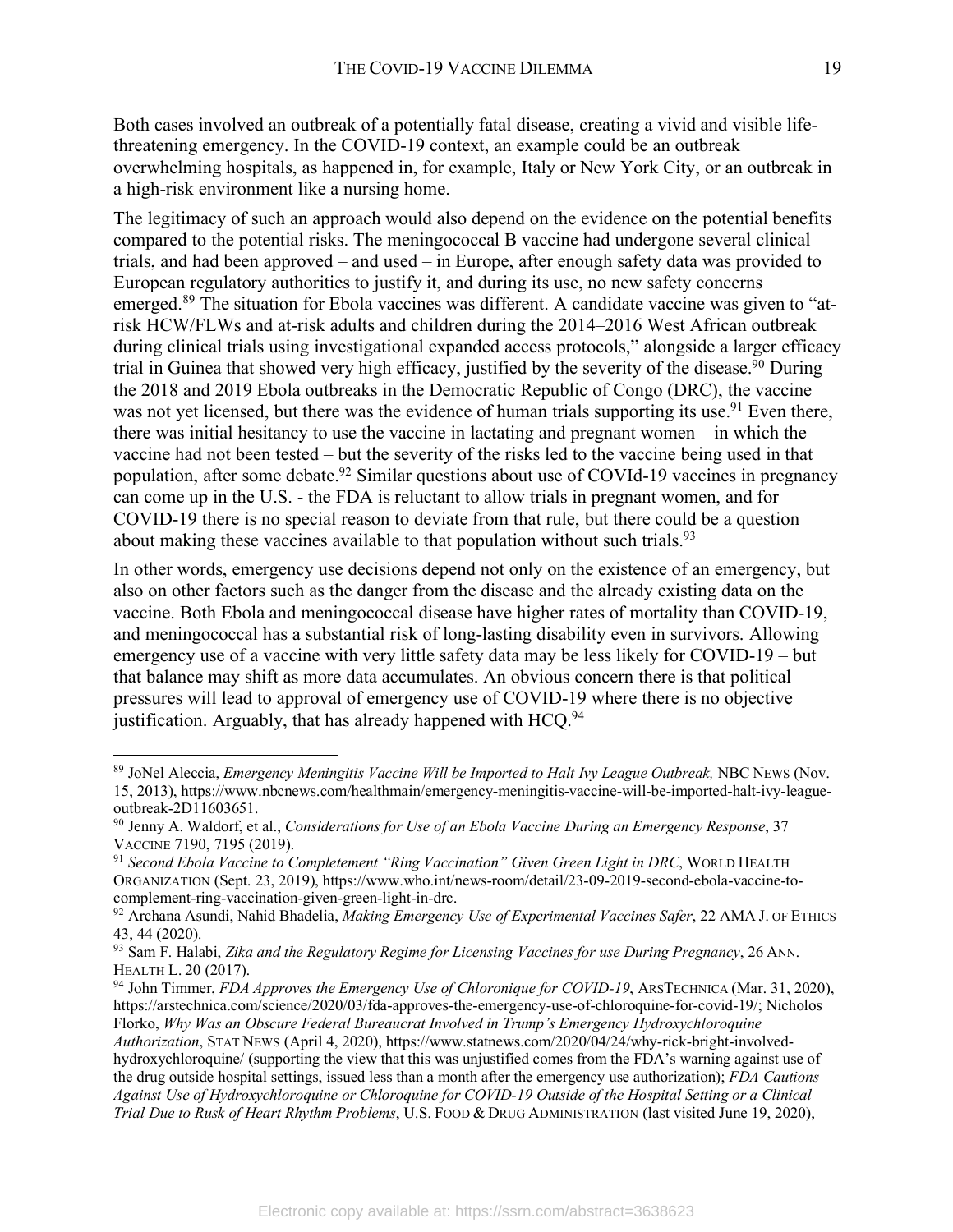Other steps that can and should happen early are setting up workgroups by the different oversight committees once vaccine candidates advance in the trials. The NIH has already set up multiple expert committees working on the different steps.<sup>95</sup> ACIP, as mentioned, has set up a workgroup to monitor COVID-19 Vaccines in April 2020.

More controversial is the question of whether to allow challenge/rechallenge trials.<sup>96</sup> Challenge/rechallenge trials involve intentionally exposing consenting volunteers who received the vaccine to the virus: injecting them with live COVID-19 virus, under medical supervision. This has the advantage of not depending on the trial participants being exposed to Covid-19 naturally – something that could take time, especially in areas where the pandemic is under control, and especially if the virus is less prevalent during the summer. Several experts strongly recommend it. $\frac{97}{7}$  They point out that by limiting the tests to young volunteers, the risk can be kept very low, and the benefits of having a vaccine sooner are meaningful, including in terms of lives saved.<sup>98</sup> The problem, as set out by some of these authors, is that these trials are asking people to "take on risk of severe illness or death."99 This is especially true since there is much we do not yet know about COVID-19, and there is no good treatment for it.<sup>100</sup> Nonetheless, supporters argue these trials will save lives.<sup>101</sup> Volunteers are lining up for it: a grassroots hotline has signed up thousands of people saying they are willing to take the risk (though such signing up is no substitute for a full informed consent process). $102$ 

Another challenge is that to be ethical, challenge/rechallenge studies should consist of healthy, young volunteers - people for whom the risks of Covid-19 are low. But results in such volunteers would not necessarily teach us about the effect of tested vaccines in high-risk populations, such as the elderly. For example, influenza vaccines are much less effective in older people than in

https://www.fda.gov/drugs/drug-safety-and-availability/fda-cautions-against-use-hydroxychloroquine-or-

<sup>&</sup>lt;sup>95</sup> Leadership, NATIONAL INSTITUTES OF HEALTH (June 9, 2020), https://www.nih.gov/research-training/medicalresearch-initiatives/activ/leadership. 96 *Vaccine Challenge Studies – Can it Speed up Coronavirus Vaccine Licensing*, SKEPTICAL RAPTOR (April 20,

<sup>2020),</sup> https://www.skepticalraptor.com/skepticalraptorblog.php/vaccine-challenge-studies-can-it-speed-upcoronavirus-vaccine-licensing/. 97 Stanley A. Plotkin & Arthur Caplan, *Extraordinary Diseases Require Extraordinary Solutions*, 38 VACCINE 3987

<sup>(2020),</sup> https://www.ncbi.nlm.nih.gov/pmc/articles/PMC7167540/; Nir Eyal, et al., *Human Challenge Studies to Accelerate Coronavirus Vaccine Licensure*, 221 J. OF INFECTIOUS DISEASES 1752 (2020).

<sup>98</sup> Stanley A. Plotkin & Arthur Caplan, *Extraordinary Diseases Require Extraordinary Solutions*, 38 VACCINE 3987 (2020), https://www.ncbi.nlm.nih.gov/pmc/articles/PMC7167540/

<sup>99</sup> Nir Eyal, et al., *Human Challenge Studies to Accelerate Coronavirus Vaccine Licensure*, 221 J. OF INFECTIOUS DISEASES 1752 (2020).

<sup>100</sup> Shayla Love, *People Are Willing to Risk Their Lives for a COVID Vaccine. Should We Let Them?*, VICE (April 28, 2020, 4:00 AM), https://www.vice.com/en\_us/article/5dm7na/why-intentionally-infecting-people-withcoronavirus-could-be-worth-it; Carolyn Y. Johnson, *Inside the Extraordinary Race to Invent a Coronavirus Vaccine*, THE WASHINGTON POST (May 3, 2020, 12:56 PM),

https://www.washingtonpost.com/science/2020/05/02/coronavirus-vaccine/.

<sup>&</sup>lt;sup>101</sup> Stanley A. Plotkin & Arthur Caplan, *Extraordinary Diseases Require Extraordinary Solutions*, 38 VACCINE 3987 (2020); Nir Eyal, et al., *Human Challenge Studies to Accelerate Coronavirus Vaccine Licensure*, 221 J. OF INFECTIOUS DISEASES 1752 (2020).<br><sup>102</sup> Josh Morrison, *Challenge Trials can Speed Development of a Covid-19 Vaccine. Planning for them Needs to* 

*Start Now*, STAT NEWS (May 28, 2020), https://www.statnews.com/2020/05/28/challenge-trials-speed-developmentcovid-19-vaccine-start-planning-now/.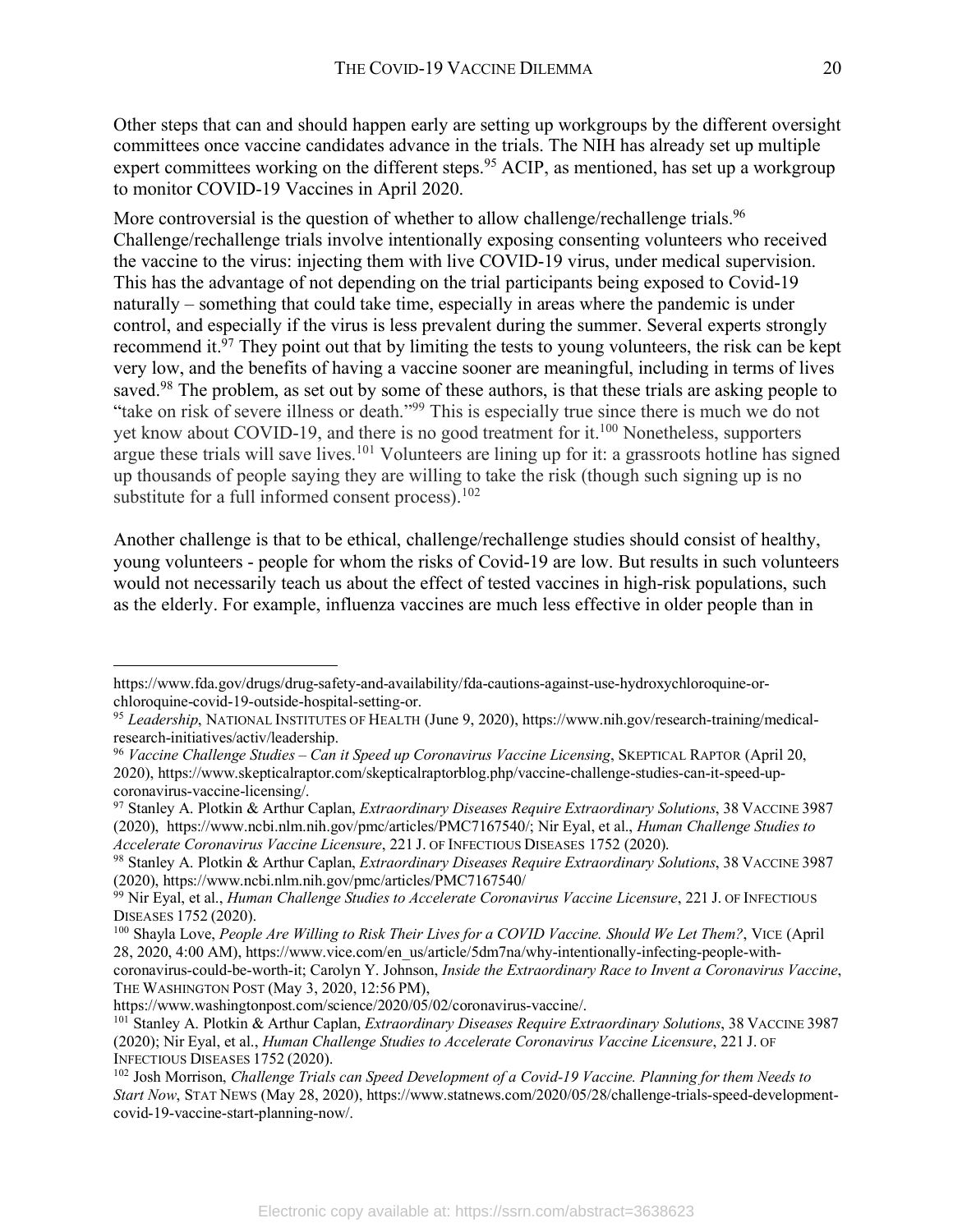younger ones, and special variations of them have been developed for that population.<sup>103</sup> Similarly, the fact that Covid-19 vaccines are shown to be effective in young volunteers in challenge/rechallenge studies would not automatically mean they can protect the older population, those that are most at risk of harm from the disease. Another potential risk raised is that a setback during the challenge/rechallenge trials such as the death of a participant from COVID-19 could undermine vaccine development – even if it's not directly because of the vaccine.<sup>104</sup>

Highly problematic would be allowing emergency use authorization based on antibodies data alone. At this point, it is not clear what level of antibodies protects against severe COVID-19 disease, what level protects against infecting others – the link between antibody levels and protection can be complex, and we do not yet have that data for COVID-19 vaccines, so acting on that alone can lead to unsupported decisions.

Additionally uncertain is the mutation rate and effect on the virus, both of which can contribute to a less viable new vaccine. If a mutation is more infectious than another, the vaccine may not be targeting the more virulent form of the virus. If the mutation rate is much higher than predicted, then a vaccine could be ineffective within a year or even just a few months.

Just as problematic would be committing too soon to one company: we do not yet know which vaccine candidate will succeed in the trials. The UK may have done that: the government committed large sums of money to production of one candidate vaccine that is still in early stages of testing.105

Similarly, skipping steps in testing would increase the risks of bad safety outcomes and may undermine the use of even a plausibly safe vaccine by decreasing trust. Going to human studies without animal studies would not necessarily mean that the final vaccine is unsafe.<sup>106</sup> If enough testing in humans is done, we can still end up with good data on safety and effectiveness. But it could mean that risks that could be discovered before humans were given the vaccine were not discovered - creating additional risks for trial volunteers, and vulnerability to misuse of that fact by vaccine opponents seeking to present all vaccines as unsafe.

Another potential problem that needs to be avoided is lack of transparency. Oversight and advisory committees involved in the vaccine process – the regular committee, and those created

 <sup>103</sup> M. Alexander Otto, *MMWR: Current Fly Vaccine Does Not Protect Elderly*, MD EDGE (Feb. 15, 2018), https://www.mdedge.com/jcomjournal/article/158749/influenza/mmwr-current-flu-vaccine-does-not-protect-elderly; *see generally Vaccine Effectiveness: How Well do the Flu Vaccines Work*, CENTERS FOR DISEASE CONTROL AND PREVENTION, https://www.cdc.gov/flu/vaccines-work/vaccineeffect.htm#older-vaccinated. 104 This, and other points, were raised by Dr. Michael Rosenblatt: Michael Rosenblatt, *Human Challenge Trials with* 

*Live Coronavirus Aren't the Answer to a Covid-19 Vaccine,* STATNEWS (June 23, 2020) available at: https://www.statnews.com/2020/06/23/challenge-trials-live-coronavirus-speedy-covid-19-

vaccine/?fbclid=IwAR069niKXXJI8BkCSnspz78DhyHPcoi8HJyfhJRKW7j1WacM2PTL3YDkq60

<sup>105</sup> Ian Sample, *UK plans £38m Centre to Start Production of Coronavirus Vaccine*, THE GUARDIAN (May 17, 2020), https://www.theguardian.com/society/2020/may/17/uk-plans-38m-centre-to-start-production-of-coronavirusvaccine.

<sup>&</sup>lt;sup>106</sup> Nicoletta Lanese, *Researches Fast-Track Coronavirus Vaccine by Skipping Key Animal Testing First*, LIVE SCIENCE (March 13, 2020), https://www.livescience.com/coronavirus-vaccine-trial-no-animal-testing.html (one of the vaccine candidates skipped animal trials).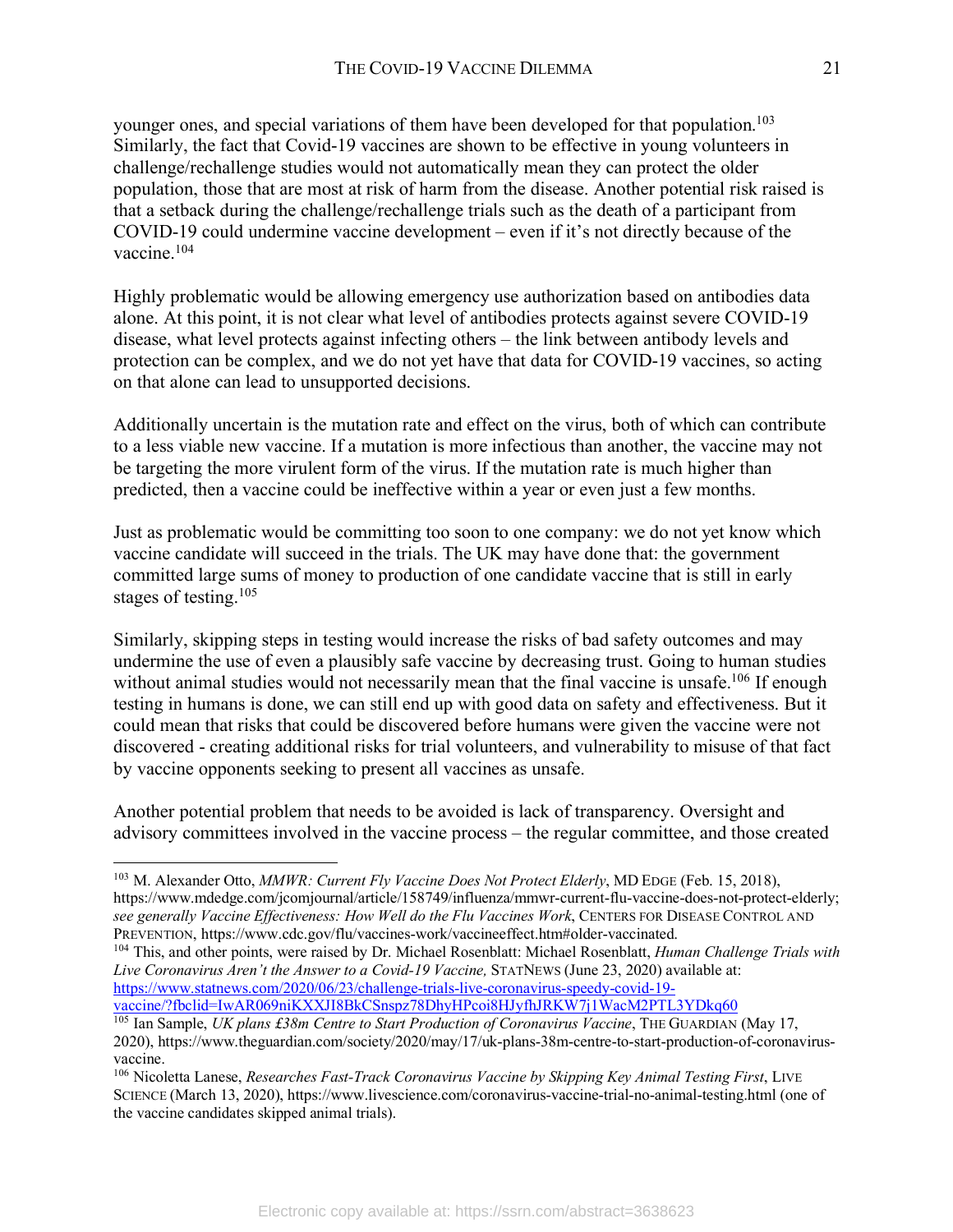to focus on a COVID-19 vaccine – need full, transparent information, to do their job of meaningful oversight and help lead us to a vaccine that is, in fact, safe and effective.

# PART IV: MESSAGING CHALLENGES

Public trust is crucial in a pandemic; if the state wants to impose broad-reaching measures, it has to rely either on broad voluntary compliance or on very aggressive measures, which are costly and not always available or effective.<sup>107</sup> When it comes to a vaccination program, messaging matters. In relation to the COVID-19 vaccine, we face at least three potential messaging problems:

- (1) Overselling: hyping the data, creating excessive expectations that will then have to be corrected, undermining trust;
- (2) Undershowing: not being transparent enough about what is being done to ensure safety; not providing people enough information about the process and results, so that people may mistrust even a vaccine that actual data shows is safe and effective;
- (3) Enabling misinformation, including by leaving false messages without a counter.

As of June 2020, we have already seen several examples of overselling vaccines results, with potentially bad consequences. Early results published by Moderna, a company producing one of the vaccine candidates, led to headlines strongly suggesting that the vaccine was effective.<sup>108</sup> Very quickly, scientists spoke up to caution against over extrapolating from these press releases.109 Among the problems is the fact that out of 45 participants in the trial, Moderna provided data only on eight who developed an antibody response, raising the question of what did the data from the other participants showed.<sup>110</sup> Some of the data was provided later, but there were still questions on whether the results were overhyped, and much is still unknown.<sup>111</sup> The

 <sup>107</sup> Jay J. Van Bavel, et al., *Using Social and Behavioural Science to Support COVID-19 Pandemic Response*, 4 NATURE HUMAN BEHAVIOUR (2020), 460, https://www.nature.com/articles/s41562-020-0884-z.

<sup>108</sup> Elizabeth Cohen, *Early Results From Moderna Corovavirus Vaccine Trial Show Participants Developed Antibodies Against the Virus*, HENRY HERALD (May 18, 2020), https://www.henryherald.com/features/health/earlyresults-from-moderna-coronavirus-vaccine-trial-show-participants-developed-antibodies-against-thevirus/article\_d2ed3d50-c253-5650-a259-56836ab254ce.html https://investors.modernatx.com/news-releases/newsrelease-details/moderna-announces-positive-interim-phase-1-data-its-mrna-vaccine; Helen Branswell, *Vaccine Experts Say Moderna Didn't Produce Data Critical to Assessing Covid-19 Vaccine*, STATNEWS (May 19, 2020), https://www.statnews.com/2020/05/19/vaccine-experts-say-moderna-didnt-produce-data-critical-to-assessing-covid-19-vaccine/. 109 Helen Branswell, *Vaccine Experts Say Moderna Didn't Produce Data Critical to Assessing Covid-19 Vaccine*,

STAT NEWS (May 19, 2020), https://www.statnews.com/2020/05/19/vaccine-experts-say-moderna-didnt-producedata-critical-to-assessing-covid-19-vaccine/; *Moderna Coronavirus Vaccine – Tempering the Breathless Pharma Hype*, SKEPTICAL RAPTOR (May 19, 2020), https://www.skepticalraptor.com/skepticalraptorblog.php/modernacoronavirus-vaccine-tempering-breathless-pharma-hype/. 110 Helen Branswell, *Vaccine Experts Say Moderna Didn't Produce Data Critical to Assessing Covid-19 Vaccine*,

STAT NEWS (May 19, 2020), https://www.statnews.com/2020/05/19/vaccine-experts-say-moderna-didnt-producedata-critical-to-assessing-covid-19-vaccine/; Jonathan Gardner, *More Questions Than Answers as Moderna's Coronavirus Vaccine Speeds Ahead*, BIOPHARMA DIVE (May 19, 2020),

https://www.biopharmadive.com/news/moderna-coronavirus-vaccine-data-more-questions/578229/.

<sup>111</sup> Carolyn Y. Johnson, *Moderna's Coronavirus Vaccine Shows Encouraging Early Results*, THE WASHINGTON POST (May 19, 2020), https://www.washingtonpost.com/health/2020/05/18/coronavirus-vaccine-first-results/; Matt Egan & Robert Kuznia, *Moderna's Coronavirus Vaccine Announcement Set Off a Frenzy on Wall Street. Now Some*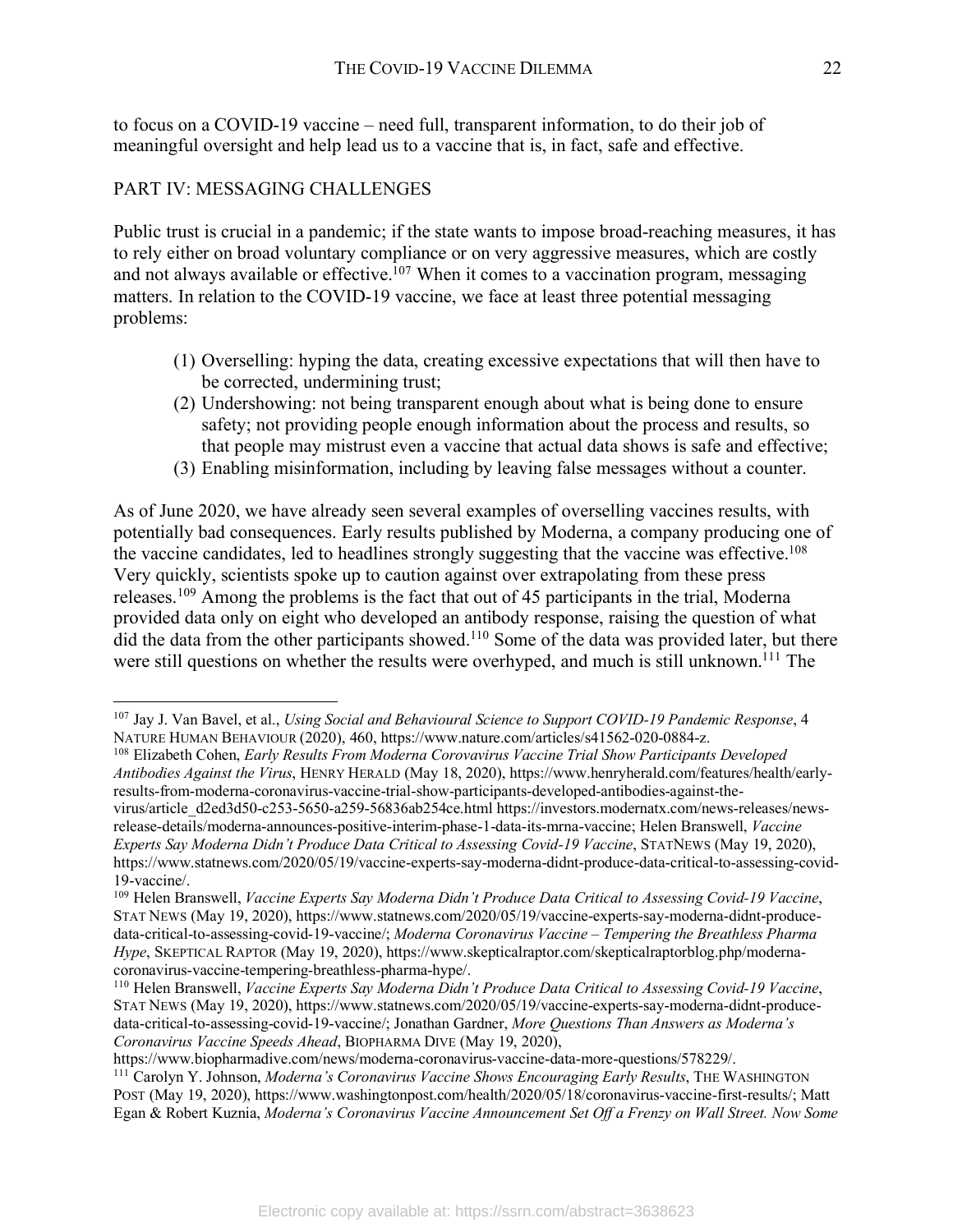fact that Moderna's executives sold large amounts of their stock in the company for large profits did not increase confidence, either.<sup>112</sup> Similarly, results from the UK vaccine trials appear to have, initially, been overstated. What was first touted as success in making monkeys immune was later questioned, as the vaccine appeared to prevent pneumonia in the monkeys but not infection, thus – suggesting the vaccine would not prevent spread of disease. <sup>113</sup> These situations – of initial promising press releases following by dampening down – could lead to loss of trust. Dr. Paul Offit, a vaccine expert, described it as "science by press release", and pointed out the risk of speaking up before there is sufficient data.<sup>114</sup>

Another potential problem is when the public is not informed on how safety is monitored and overseen. For example, while vaccine experts know that there are multiple oversight committees and multiple monitoring systems to evaluate vaccine safety, the public does not – and should. Even in regular times, not enough is made public about the extensive institutional arrangements surrounding vaccines. That is not because the information is not out there; it's likely simply that technical bureaucratic details do not make for a good story, even if they are very, very important. In relation to COVID-19 vaccines, too, more information about the process would be useful. For example, Dr. Paul Offit has mentioned publicly the existence of an NIH committee and the mobilization to prepare for large trials. But the administration has not publicized it, and it should. Being front and center about the steps taken to assure the safety of a new vaccine would help build public confidence.

Problems need to be stated openly, and the steps taken to address them need to be openly said, too. For example, in the high-dose group of Moderna's trial about 25% of recipients had a fever and flu-like symptoms.115 Moderna has decided not to use that high dose. But that information was not included in the press release, and was later published by journalists.<sup>116</sup> This can make it appear like problems were swept under the carpet – and create unnecessary mistrust. Much better to openly describe any issues. The company – or government oversight officials - can explain why this would not, necessarily, be a deal breaker: a few days of flu-like symptoms might still leave a vaccine with a favorable risk/benefit balance. In this case, the company has also already decided not to use the dose that created this risk, anyway, out of an abundance of caution. Open,

```
116 Id.
```
1

*are Calling for an Investigation*, CNN BUSINESS (June 1, 2020),

https://www.cnn.com/2020/06/01/business/moderna-vaccine-stock-sales-invs/index.html.

<sup>112</sup> Damian Garde, *Moderna Executives Have Cashed Out \$89M in Shares This Year, as Stock Price has Soared on Vaccine Hopes*, STAT NEWS (May 27, 2020), https://www.statnews.com/2020/05/27/moderna-executives-cashedout-shares-stock-price-soared/. 113 Rachel Schraer, *Coronavirus Vaccine: Macaque Monkey Trial Offers Hope*, BBC NEWS (May 15, 2020),

https://www.bbc.com/news/health-52674739 (first); Andy Gregory, *Coronavirus: Scientists Warn Oxford Vaccine May Only Offer 'Partial Protection' After Results of Monkey Trial*, INDEPENDENT (May 19, 2020),

https://www.independent.co.uk/news/health/coronavirus-vaccine-oxford-trials-concerns-transmission-astrazenecalatest-a9521241.html (later); *see generally* Ewen Callaway, *Coronavirus Vaccine Trials Have Delivered Their First Results – But Their Promise is Still Unclear*, NATURE (May 19, 2020), https://www.nature.com/articles/d41586-020- 01092-3.

<sup>114</sup> Jonathan Gardner, *More Questions Than Answers as Moderna's Coronavirus Vaccine Speeds Ahead*, BIOPHARMA DIVE (May 19, 2020), https://www.biopharmadive.com/news/moderna-coronavirus-vaccine-data-morequestions/578229/.

<sup>115</sup> Matthew Herper, *He Experienced a Severe Reaction to Moderna's Covid-19 Vaccine Candidate. He's Still a Believer*, STAT NEWS (May 26, 2020), https://www.statnews.com/2020/05/26/moderna-vaccine-candidate-trialparticipant-severe-reaction/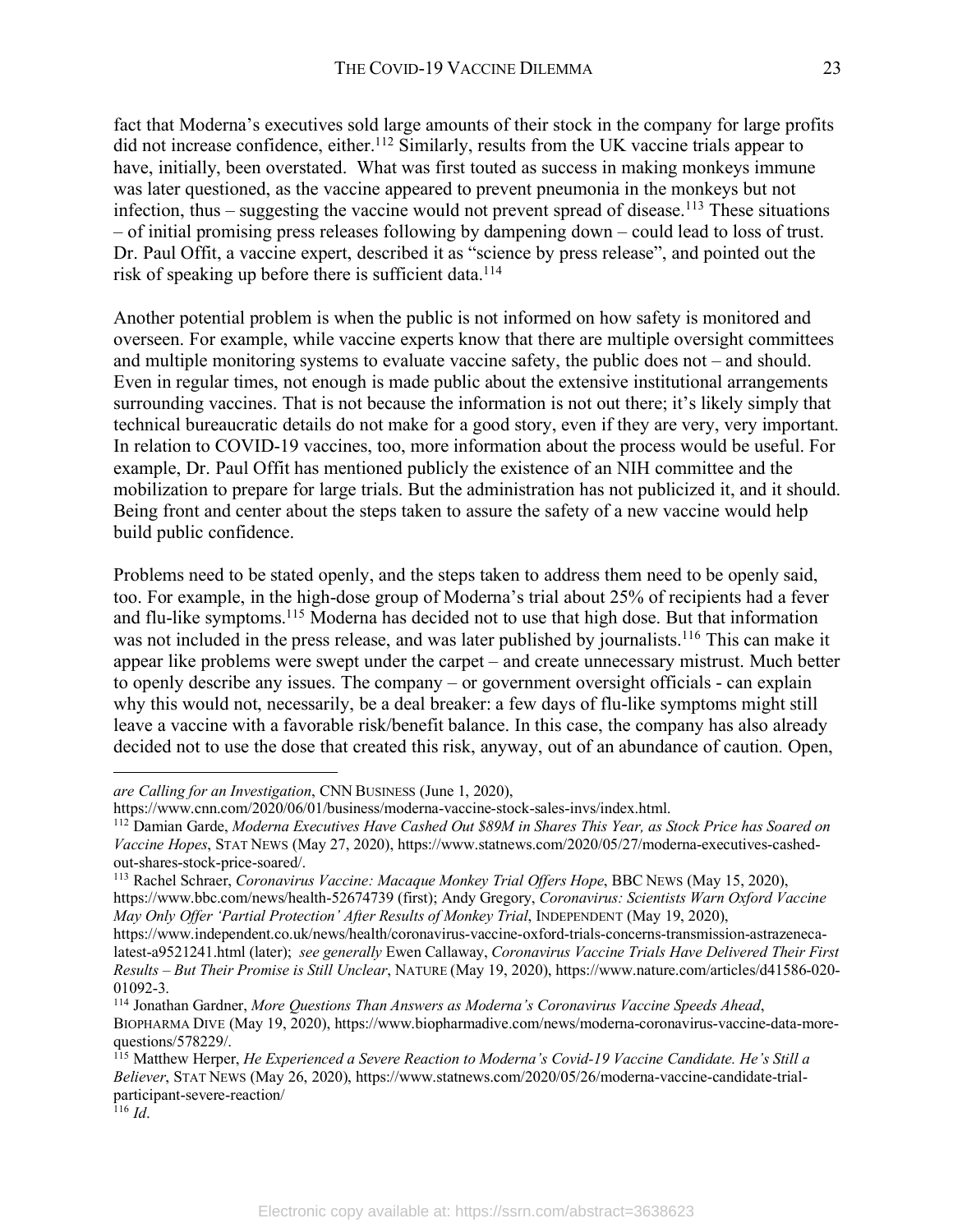transparent communication could help build trust – and avoid making a non-issue something those seeking to create mistrust can build on.

Finally, steps need to be taken to prepare to respond to anti-vaccine misinformation about a new vaccine. Anti-vaccine groups have already started preparing the ground to create mistrust, or build on natural mistrust for a new vaccine or as a result of the previously mentioned issues.<sup>117</sup> This is not the only type of Coronavirus misinformation being spread, but it's part of it, and needs to be countered. In part, addressing the issues above can reduce the fertile ground available for those seeking to create mistrust. But it's not enough. Responses must be prepared to points of misinformation, and shared fast. For example, the movie Plandemic was aggressively and cleverly spread by anti-science groups on social media.118 But responses were quickly created and shared in social media.119 It would have been better to preempt and respond to the misinformation before it spread. But at the very least, misinformation about COVID-19 vaccines should not be left unanswered.

# CONCLUSION:

COVID-19 turned our world upside down. Many are desperately awaiting a vaccine. But we should be cautious not to take steps on the way to the vaccine that will make the situation worse, or not improve it.

Nor are the substantive pressures to prevent harms the only risk. In a recent editorial, scientist Paul Offit and oncologist Zeke Emanuel sounded a caution against potential political intervention in COVID-19 vaccine development:

… the F.D.A. could issue an Emergency Use Authorization for one or more vaccines. These authorizations only require that the F.D.A. finds it "reasonable

ipZI&\_\_xts\_\_[0]=68.ARACpyVexqNdIXQj-

 <sup>117</sup> Bennie Badger, FACEBOOK (May 26, 2020, 10:29 PM),

https://www.facebook.com/hu.suc/posts/10157154200392551; Hear This Well, FACEBOOK (May 23, 2020 at 10:26 AM), https://www.facebook.com/HearThisWell/posts/3213865541990895; Joshua Coleman, *Coronavirus and What We Do Next*, FACEBOOK (March 18, 2020),

https://www.facebook.com/JoshBucky/videos/10221388003307534/?eid=ARArxf7c-

c4y1bFkD7p3lpVY3BAPnDBgwxOrhrb4xaGugzOjF6d1x1kF-3bErhs1qq0ljDE-

vlK349tg&hc\_ref=ARSArxkkspq98JKQfzlb-T-eKQLvJdQhkuwJ24Dv7Q9OE6Ipq3HyOQDdYYjo2F-

ZbYGJ0ZiERk3p5mFsslwQzxPmj5ZnWHCGRcAN2us2ok5QC6ffJmtRiM6eVNjLq4AuKfOQutOUy6zZCS7RxEq pgSP9563vHsT4l3Nitn3sm5dz2vFOO-UgX2EGp2xyYltKAT60WNMf5ltsHVQktrhZtW\_2N-

bsSDXEDR8iOSRvgAGpbqJg\_csNAm1t4nwPw-KYM05ShrlBGRSoag2o4BlqB\_MycuiYyGlX4ElDtR-R8T\_BInGtcEsbDfFGtln4kms2kTZAhn3Y\_uYFj68k-

CPRQndgwNVOwQN9QD6680kWOKKtcHaykcwb4Fb8SavyL2qTSqTBqZ\_65YLwNKAUoITg. 118 Renee DiResta & Isabella García-Camargo, *Virality Project (US): Marketing Meets Misinformation*, STANFORD INTERNET OBSERVATORY (May 26, 2020), https://cyber.fsi.stanford.edu/io/news/manufacturing-influence-0?fbclid=IwAR39LIFmXSHY6rQ36c804KOBkpIFgSKAv eKJojooAI81KvJ3GMsbQ91ExY.

<sup>&</sup>lt;sup>119</sup> Liz Ditz, Judy Mikovits: Not a Reliable Source of Information on COVID19, Vaccines, or Anything in Science, I SPEAK OF DREAMS (May 8, 2020), https://lizditz.typepad.com/i\_speak\_of\_dreams/2020/05/judy-mikovits-not-areliable-source-of-information-on-covid19-vaccines-or-anything-in-science.html (containing a list of responses).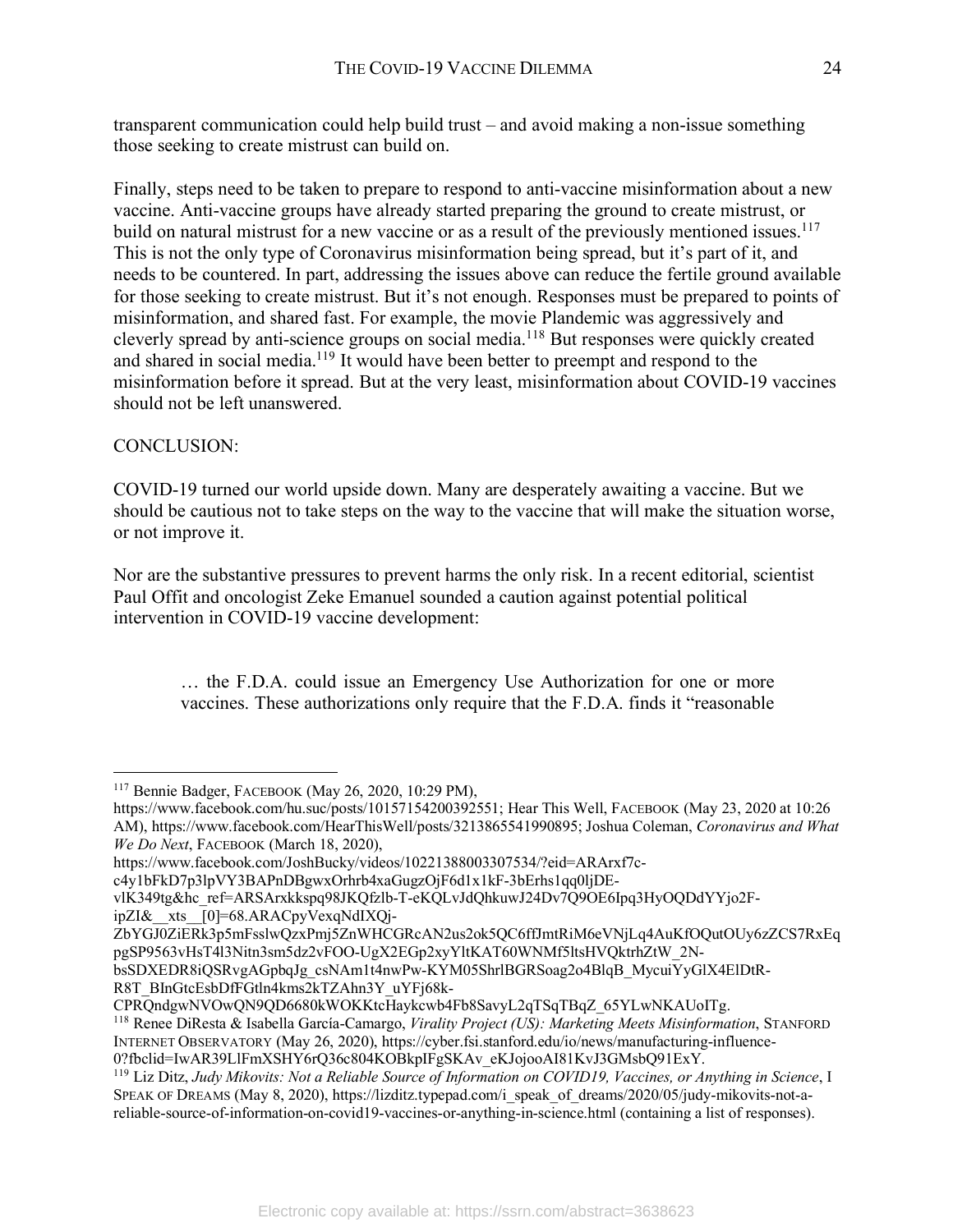to believe" that a vaccine "may be effective" in preventing a life-threatening disease for it to be put on the market, without being formally licensed.

An emergency authorization would allow Mr. Trump to hold his news conference and declare victory. But like President George W. Bush's "Mission Accomplished" proclamation, it has the potential to be a travesty. Millions of vaccines could be distributed without proof that the vaccine can prevent disease or transmission.

…

Thousands of Americans have already died as Donald Trump has perpetually postponed effective public health interventions and made poor therapeutic recommendations. We must be on alert to prevent him from corrupting the rigorous assessment of safety and effectiveness of Covid-19 vaccines in order to pull an October vaccine surprise to try to win re-election.<sup>120</sup>

Practical and political pressures can combine to push to inappropriately rushed vaccine development – and can backfire.

We have a remarkable system for testing vaccines and monitoring their safety, and we should let it work in this case, too. While we should make adjustments where we can do so without sacrificing safety, we should make sure we are, indeed, not sacrificing safety or effectiveness.

 <sup>120</sup> Ezekiel J. Emanuel & Paul A. Offit, *Could Trump Turn a Vaccine Into a Campaign Stunt?*, THE NEW YORK TIMES (June 8, 2020), https://www.nytimes.com/2020/06/08/opinion/trump-coronavirus-vaccine.html (concerning politicizing the process).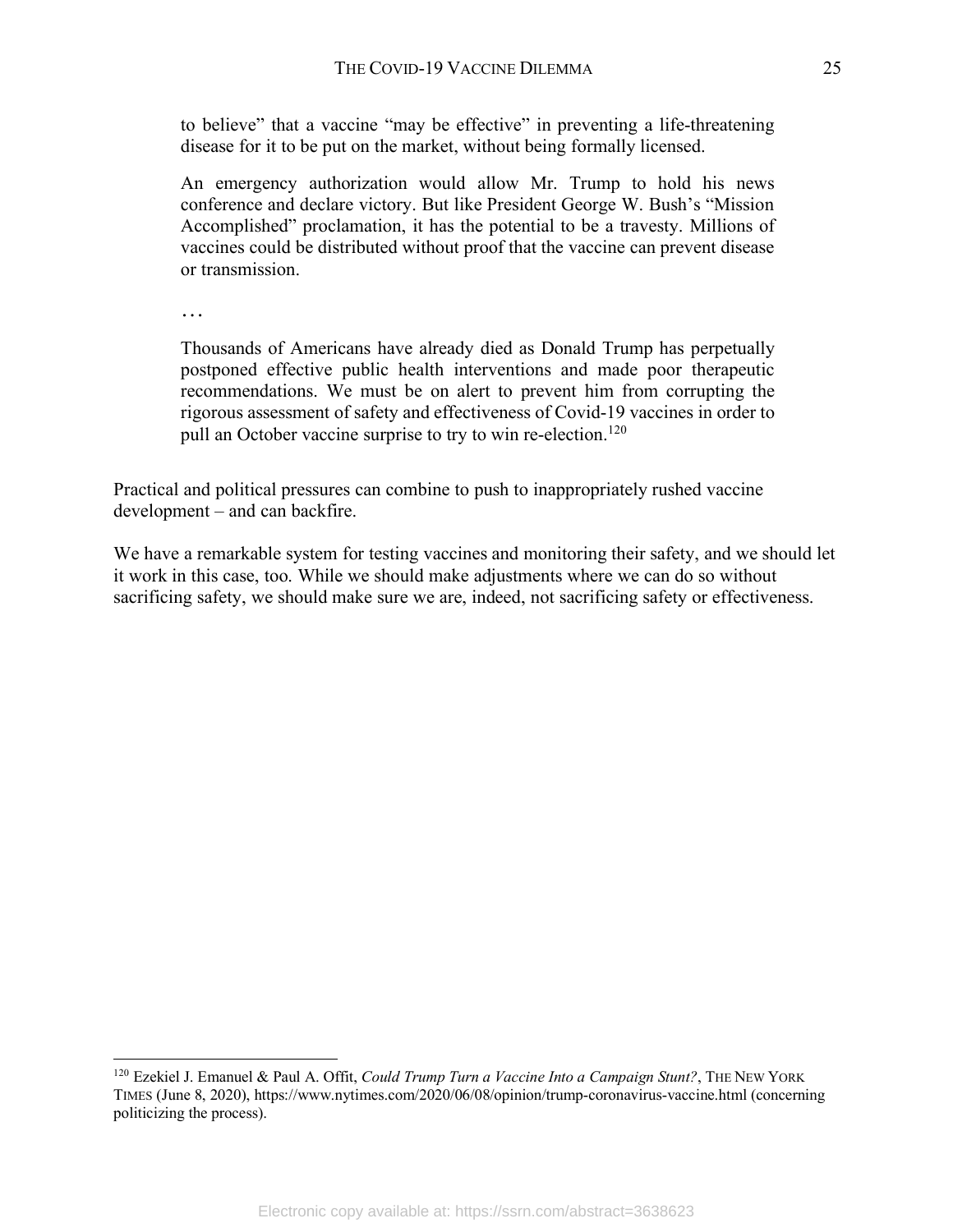| <b>Company</b>                | <b>Vaccine</b>         | <b>Type of Vaccine</b>                                                                       | <b>Stage in</b>              |
|-------------------------------|------------------------|----------------------------------------------------------------------------------------------|------------------------------|
|                               | Candidate              |                                                                                              | <b>Trials</b>                |
| 1. AIVITA Biomedical,<br>Inc. | AV-COVID-<br>19        | A dendritic cell vaccine: using<br>a type of immune cell whose<br>function is to present the | Phase I/II<br>clinical trial |
|                               |                        | antigens we want the body to                                                                 |                              |
|                               |                        | learn to protect against to other                                                            |                              |
|                               |                        | immune cells that can then                                                                   |                              |
|                               |                        | create antibodies to them. This                                                              |                              |
|                               |                        | technology is not currently in                                                               |                              |
|                               |                        | use for preventing vaccines.                                                                 |                              |
| <b>Biontech RNA</b><br>2.     | BNT162a1,              | mRNA vaccine: messenger                                                                      | Phase I/II                   |
| Pharmaceuticals<br>GmbH       | BNT162b1,<br>BNT162b2, | RNA is a technology involving<br>inserting messenger RNA into                                | clinical trial               |
|                               | <b>BNT162c2</b>        | the body to "kickstart the                                                                   |                              |
|                               |                        | endogenous production of                                                                     |                              |
|                               |                        | proteins similar enough to the                                                               |                              |
|                               |                        | virus on RNA to that they                                                                    |                              |
|                               |                        | trigger the body's adaptive                                                                  |                              |
|                               |                        | immune system to produce                                                                     |                              |
|                               |                        | antibodies effective against the                                                             |                              |
|                               |                        | actual target". <sup>122</sup> The                                                           |                              |
|                               |                        | technology has been in                                                                       |                              |
|                               |                        | existence for years, but no                                                                  |                              |
|                               |                        | licensed vaccines currently use                                                              |                              |
|                               |                        | it.                                                                                          |                              |
| 3. CanSinoBiologics           | Ad5-nCoV               | This is a recombinant novel                                                                  | Phase I                      |
|                               |                        | coronavirus vaccine that                                                                     | clinical trial               |
|                               |                        | incorporates the adenovirus<br>type 5 vector (Ad5). That                                     |                              |
|                               |                        | means the relevant part of the                                                               |                              |
|                               |                        | virus was genetically                                                                        |                              |
|                               |                        | engineered onto a different                                                                  |                              |
|                               |                        | virus that infects the body, an                                                              |                              |
|                               |                        | adenovirus that was itself                                                                   |                              |
|                               |                        | modified so it cannot replicate                                                              |                              |
|                               |                        | in humans, in the hope that the                                                              |                              |
|                               |                        | immune response to it would                                                                  |                              |

**Appendix A: COVID-19 Vaccine Candidates in Trials121**

<sup>&</sup>lt;sup>121</sup> *Coronavirus Vaccine Trials – Updating Current Studies Across the World*, Skeptical Raptor (June 9, 2020), https://www.skepticalraptor.com/skepticalraptorblog.php/coronavirus-vaccine-trials-updating-current-studiesacross-world/ (This table has been updated up to the stage this article has been submitted. Obviously, this is a fastmoving area and the article will, at some point, be published. Sections of the table were directly copied from the post. Note: the post includes a discussion of several trials of BCG vaccines that are being studied as a potential treatment for COVID-19. Because these are not vaccines examined to prevent the disease, they are not included in this table, but they are described in the post.) 122 *Id*.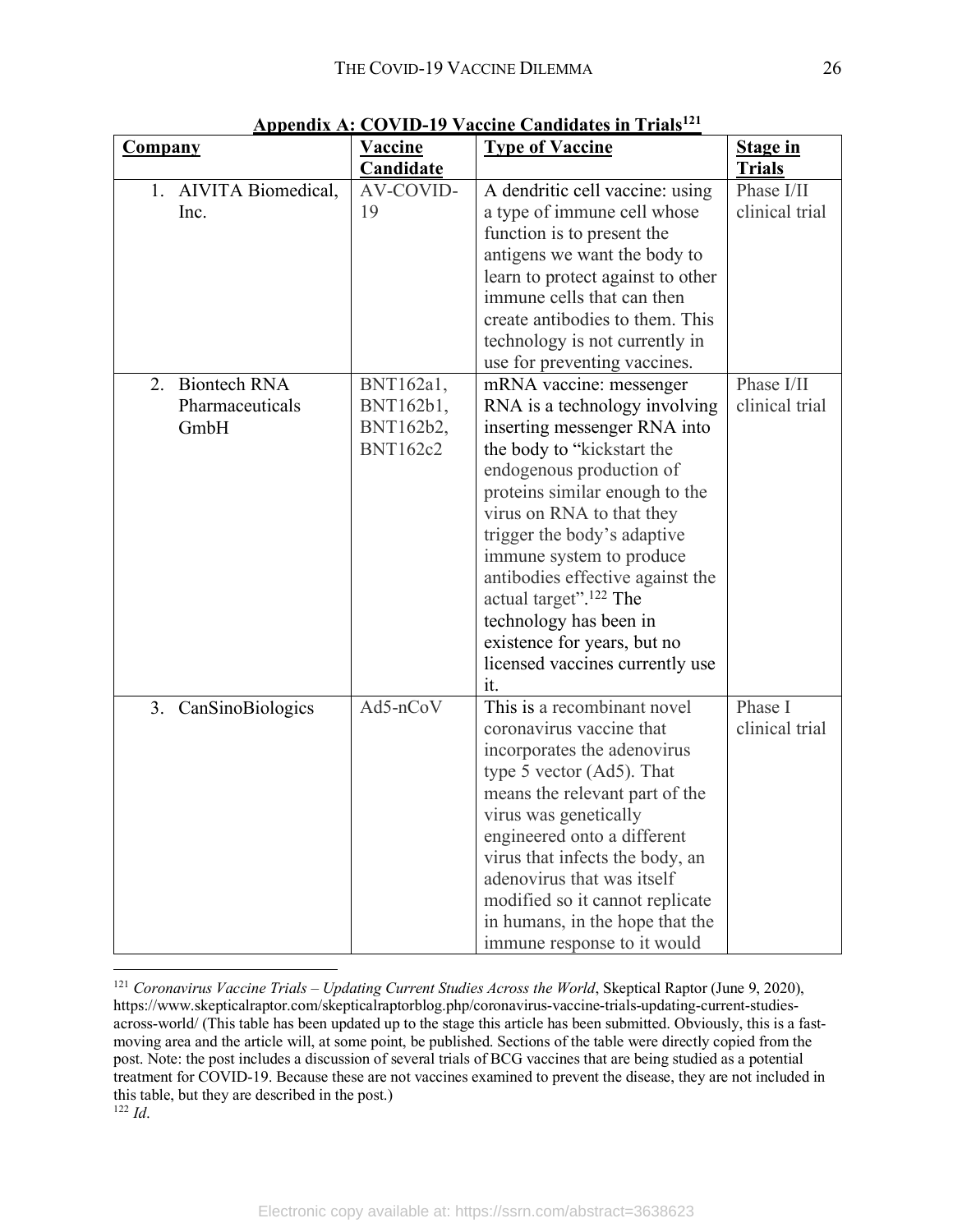|                                                                                                  |                                                      | include the relevant parts of<br>the virus.                                                                                                                                                                                  |                              |
|--------------------------------------------------------------------------------------------------|------------------------------------------------------|------------------------------------------------------------------------------------------------------------------------------------------------------------------------------------------------------------------------------|------------------------------|
| Clover<br>$4_{\cdot}$<br>Biopharmaceuticals<br><b>AUS Pty Ltd</b>                                | <b>SCB-2019</b><br>trimeric S-<br>subunit<br>protein | This is a recombinant subunit<br>vaccine for COVID-19.<br>Clover's vaccine utilizes an S-<br>Trimer subunit that resembles<br>the native trimeric viral spike<br>protein via a mammalian cell-<br>culture production system. | Phase I/II<br>clinical trial |
| 5. Immunitor LLC                                                                                 | <b>V-SARS</b>                                        | A "pill of therapeutic vaccine<br>made from heat-inactivated<br>plasma from donors with<br>COVID-19."123                                                                                                                     | Phase I<br>clinical trial    |
| 6. Inovio<br>Pharmaceuticals                                                                     | <b>INO-4800</b>                                      | This is a DNA vaccine, which<br>is a new approach and not<br>currently in use in routine<br>vaccines. (Note: all this means<br>is that this is new. It is not a<br>comment about the value of<br>the technology). $124$      | Phase I<br>clinical trial    |
| Institute of<br>7.<br>Biotechnology,<br>Academy of Military<br>Medical Sciences,<br>PLA of China | CTII-nCoV                                            | This is another recombinant<br>vaccine using adenovirus 5 to<br>deliver a spike protein of the<br>virus, which the immune<br>system will then create a<br>response to. $125$                                                 | Phase I/II<br>clinical trial |
| Jenner Institute – the<br>8.<br>University of Oxford                                             | ChAdOx1                                              | The vaccine "uses a<br>replication-deficient<br>chimpanzee adenovirus to<br>deliver a SARS-CoV-2 protein<br>to induce a protective immune<br>response."126                                                                   | Phase I/II<br>clinical trial |

<sup>&</sup>lt;sup>123</sup> *Tableted COVID-19 Therapeutic Vaccine (COVID-19)*, CLINICALTRIALS.GOV (May 8, 2020), https://clinicaltrials.gov/ct2/show/NCT04380532.

<sup>124</sup> *INO-4800 DNA Coronavirus Vaccine*, PRECISION VACCINATIONS (June 8, 2020),

https://www.precisionvaccinations.com/vaccines/ino-4800-dna-coronavirus-vaccine (this is information provided by the company).

<sup>125</sup> *A Phase II Clinical Trial to Evaluate the Recombinant Vaccine for COVID-19 (Adenovirus Vector) (CTII-*

*nCoV)*, CLINICALTRIALS.GOV (April 10, 2020), https://clinicaltrials.gov/ct2/show/NCT04341389. 126 *Investigational ChAdOx1nCoV-19 Vaccine Protects Monkeys Against COVID-19 Pneumonia*, NATIONAL

INSTITUTES OF HEALTH (May 15, 2020),

https://www.nih.gov/news-events/news-releases/investigational-chadox1-ncov-19-vaccine-protects-monkeysagainst-covid-19-pneumonia.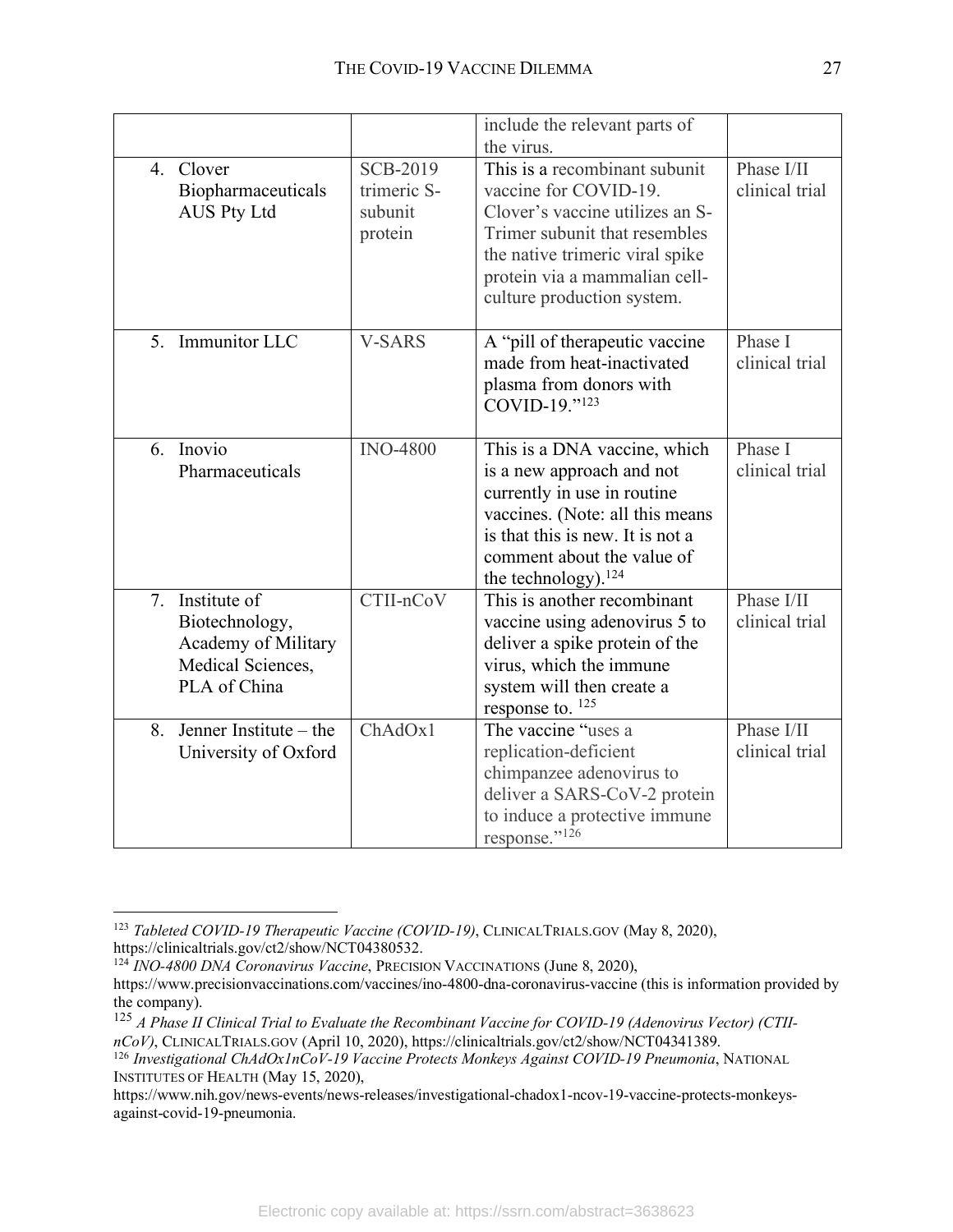| 9.<br>Moderna<br>Therapeutics                            | mRNA-1273                            | mRNA vaccine: messenger<br>RNA is a technology involving<br>inserting messenger RNA into<br>the body to "kickstart the<br>endogenous production of<br>proteins similar enough to the<br>virus on RNA to that they<br>trigger the body's adaptive<br>immune system to produce<br>antibodies effective against the<br>actual target". <sup>127</sup> The<br>technology has been in<br>existence for years, but no<br>licensed vaccines currently use<br>it. | Phase I<br>clinical trial               |
|----------------------------------------------------------|--------------------------------------|-----------------------------------------------------------------------------------------------------------------------------------------------------------------------------------------------------------------------------------------------------------------------------------------------------------------------------------------------------------------------------------------------------------------------------------------------------------|-----------------------------------------|
| 10. Novavax                                              | NVX-<br>CoV2373                      | This is a genetically-<br>engineered nanoparticle<br>vaccine using a Matrix-M<br>adjuvant, a new adjuvant. <sup>128</sup>                                                                                                                                                                                                                                                                                                                                 | Phase I/II<br>clinical trial            |
| 11. Shenzhen Geno-<br><b>Immune Medical</b><br>Institute | LV-SMENP-<br>DC                      | This is a<br>synthetic minigene <sup>129</sup> that has<br>been engineered based on<br>conserved domains of the viral<br>structural proteins and a<br>polyprotein protease.                                                                                                                                                                                                                                                                               | Phase I/II<br>clinical trial            |
| 12. Sinovac Biotech Co.,<br>Ltd                          | inactivated<br>SARS-CoV-2<br>vaccine | Inactivated vaccine - a more<br>traditional technology, which<br>takes the SARS-CoV-2 virus<br>and inactivates it $-$ "kills" it,<br>stops it from replicating $-$<br>using chemical agents, like the<br>injected influenza vaccine or<br>polio vaccine.                                                                                                                                                                                                  | Phase I/II<br>clinical trial            |
| 13. Symvivo Corporation                                  | oral bacTRL-<br>Spike                | This vaccine uses oral<br>probiotics – harmless or<br>benign bacterial – to deliver<br>the spike protein to the                                                                                                                                                                                                                                                                                                                                           | Phase I<br>clinical trial<br>recruiting |

 <sup>127</sup> *Coronavirus Vaccine Trials – Updating Current Studies Across the World*, SKEPTICAL RAPTOR (June 9, 2020), https://www.skepticalraptor.com/skepticalraptorblog.php/coronavirus-vaccine-trials-updating-current-studiesacross-world/.

<sup>128</sup> *Matrix-M Adjuvant Technology*, NOVAVAX, (last visited June 22, 2020), https://novavax.com/page/10/matrix-madjuvant-technology. 129 *Minigene*, WIKIPEDIA (last visited June 22, 2020), https://en.wikipedia.org/wiki/Minigene.